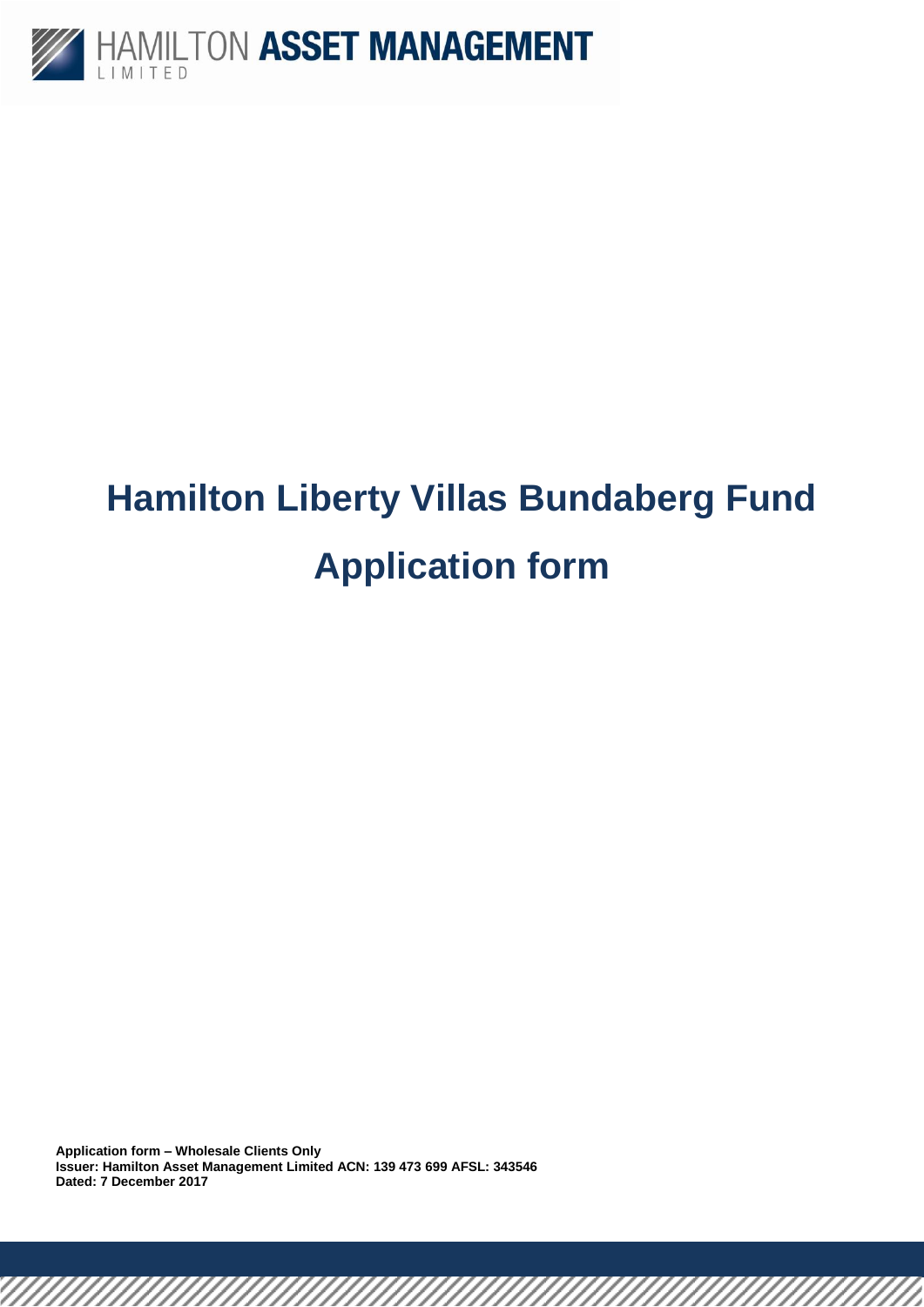### **Section 1 How to complete the Application Form**

You need to complete this form and return it to the address at the top of the form in order to invest in the Fund.

**Who can invest in the Fund?**

- **individuals 18 years old and over:**
- partnerships;
- companies;
- incorporated bodies (e.g. strata bodies corporate, trade unions and some social or sporting associations);
- trustees including trustees of superannuation funds, minors and deceased estates;
- registered co-operatives;
- government bodies.

A maximum of three applicants may make a single application.

However you must be classified as a wholesale client for the purposes of the Corporations Act to invest in the Fund.

**Correct forms of registrable name(s)**

Note that ONLY legal entities are allowed to invest in the Fund. Applications must be made in the name(s) of natural persons, companies or other legal entities in accordance with the Corporations Act. Full name including first, middle and surname is required for each natural person. The name of the beneficial owner or any other registrable name may be included by way of an account designation if completed exactly as described in the examples of the correct forms of registrable name(s) below.

| <b>Investor Type</b>               | <b>Account Name</b>                                               | <b>Example</b>                                                            | <b>Account designation</b>                 |
|------------------------------------|-------------------------------------------------------------------|---------------------------------------------------------------------------|--------------------------------------------|
| Individual                         | Title, full given names and surname of<br>the individual          | Mr John Barry Smith                                                       | N/A                                        |
| Partnership or joint<br>applicants | Title, full given names and surname of<br>each individual partner | Mr John Barry Smith and<br>Mr Robert James Jones                          | Smith, Jones & Associates                  |
| Company                            | Company name                                                      | <b>ABCD Pty Limited</b>                                                   | N/A                                        |
| Incorporated body                  | Name of incorporated body                                         | <b>ABCD Rugby Club Inc.</b>                                               | N/A                                        |
| <b>Superannuation fund</b>         | Full name of the corporate or<br>individual trustee(s)            | Mr John Barry Smith and<br>Mrs Jennifer Jane Smith<br>or ABCD Pty Limited | Smith Super Fund A/C                       |
| <b>Trust</b>                       | Full name of the trustee(s)                                       | Mr John Barry Smith and<br>Mrs Jennifer Jane Smith                        | Family Fund A/C                            |
| <b>Corporate trust</b>             | Full name of the corporate trustee                                | <b>ABCD Pty Limited</b>                                                   | <b>ABCD Staff Super Fund A/C</b>           |
| Minor (under 18 years of<br>age)   | Full name of the trustee(s)                                       | Mr John Barry Smith and<br>Mrs Jennifer Jane Smith                        | Mr Gary James Smith (name of<br>the minor) |
| <b>Deceased Estate</b>             | Full name(s) of the executor(s) of the<br>estate                  | Mr John Barry Smith and<br>Mrs Jennifer Jane Smith                        | Estate of Mildred Agnes Jones              |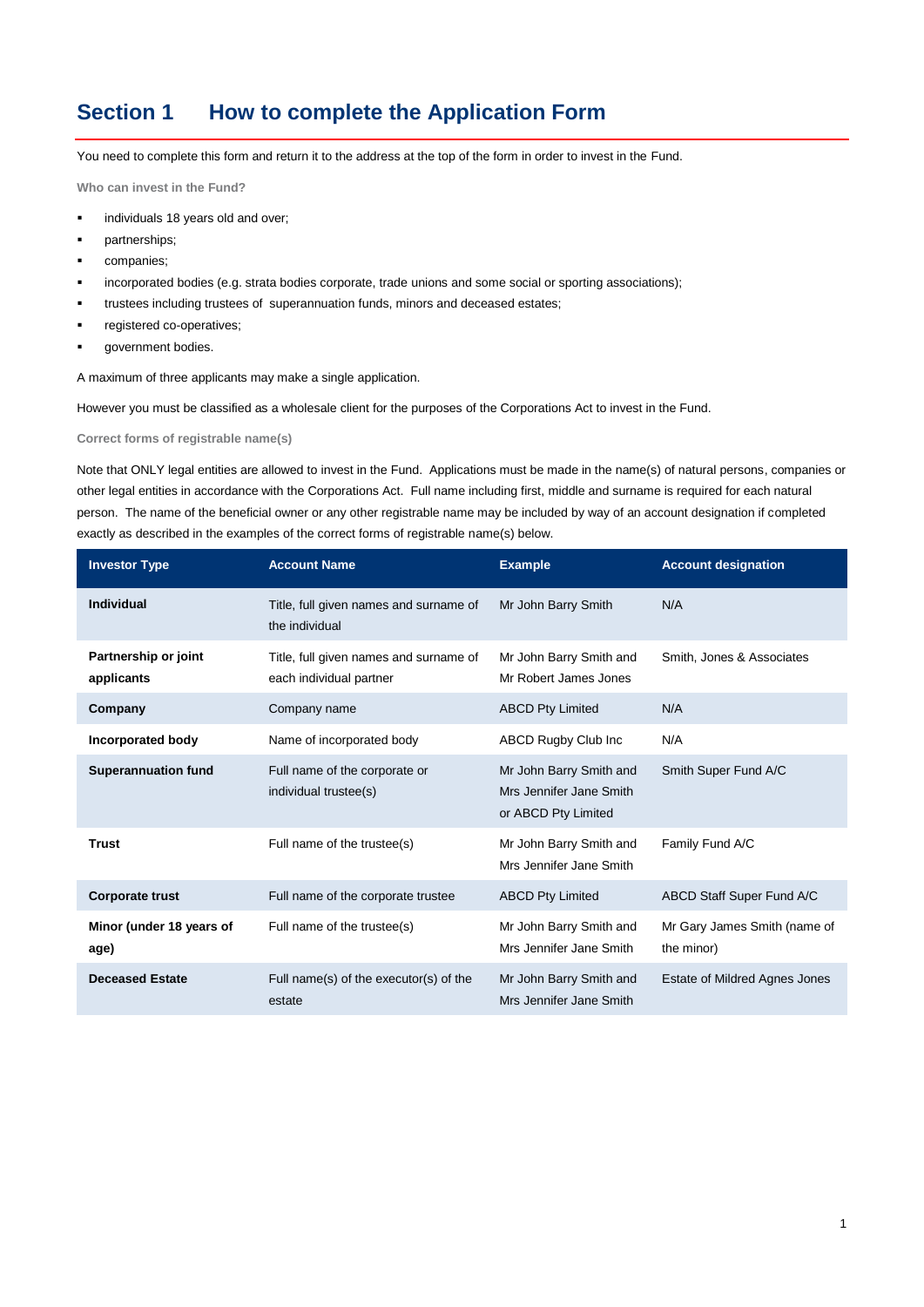

#### **Address**

There is a space for you to complete your address on the Application Form. Hamilton is also required to collect your residential address. If your mailing address is care of a third party such as your adviser, please be aware that all correspondence will be sent to this address.

#### **Who should sign?**

All individual(s) in whose name the investment is held should sign. Joint applicants will be deemed to be holding Units as joint tenants. An application from a company, incorporated association or body corporate must be signed:

- **•** by two officers (e.g. two directors or a director and secretary);
- as required by the constitution or rules of the company or body (e.g. under seal witnessed by two officers); or
- by one director for a single director company.
- When you complete this form, please:
- use a black pen
- write in BLOCK LETTERS
- answer all sections
- sign the back page
- make your cheque payable to Liberty Villas Bundaberg Nominees Proprietary Limited, and include the name of the account holder as follows:

Liberty Villas Bundaberg Nominees Proprietary Limited

[John Smith ATF Citizen Super Fund]

Mail your cheque and Application Form to:

Hamilton Asset Management Limited PO Box 402 Hamilton NSW 2303

If you make an error please do not use correction fluid. Instead cross out your mistake and initial any amendments.

If paying by bank cheque please ensure that the applicants name is included in the name of the payee or that proof of purchase is attached.

#### **Signing under Power of Attorney**

If you are signing under a power of attorney, please provide an original certified copy of identification (e.g. driver's licence) for each attorney together with an original certified copy of the power of attorney and specimen signature(s) of the attorney(s) if not displayed in the document.

**Opening an account for a minor**

If you are opening an account as trustee for a minor (i.e. acting as trustee) you are required to quote your Tax File Number (TFN) or exemption category so that withholding tax is not deducted from your investment income.

If you are making an investment as trustee for a minor or on behalf of another entity, you are required to provide supporting documentation. Please contact the Fund Administrator for further details.

#### **What if not all sections are completed?**

Hamilton will endeavour to open your account as soon as possible. In some circumstances, where questions are not answered, Hamilton will not be able to open your account until the missing information is provided. If Hamilton does not receive completed documentation within 1 month, your money will be returned. If your Application Form is incomplete and does not allow Hamilton to fulfil its AML/CTF legal obligations described below, the processing of your application may not proceed until it has been completed in full.

#### **Financial advisers' stamps**

If a licensed or appropriately authorised financial adviser's stamp appears on the Application Form, Hamilton will supply them with information about your investment unless you instruct Hamilton not to do so.

**Anti-Money Laundering (AML) / Counter Terrorism Financing (CTF) Identification Requirements**

**When do I need to provide Identification?**

Investors must supply the identification documents specified on the Application Form.

Identification is required from each individual who is an authorised third party signatory on your account.

**Why do I need to provide identification?**

The *Anti-Money Laundering and Counter-Terrorism Financing Act 2006 (Cth)* requires the collection and verification of specific information from clients.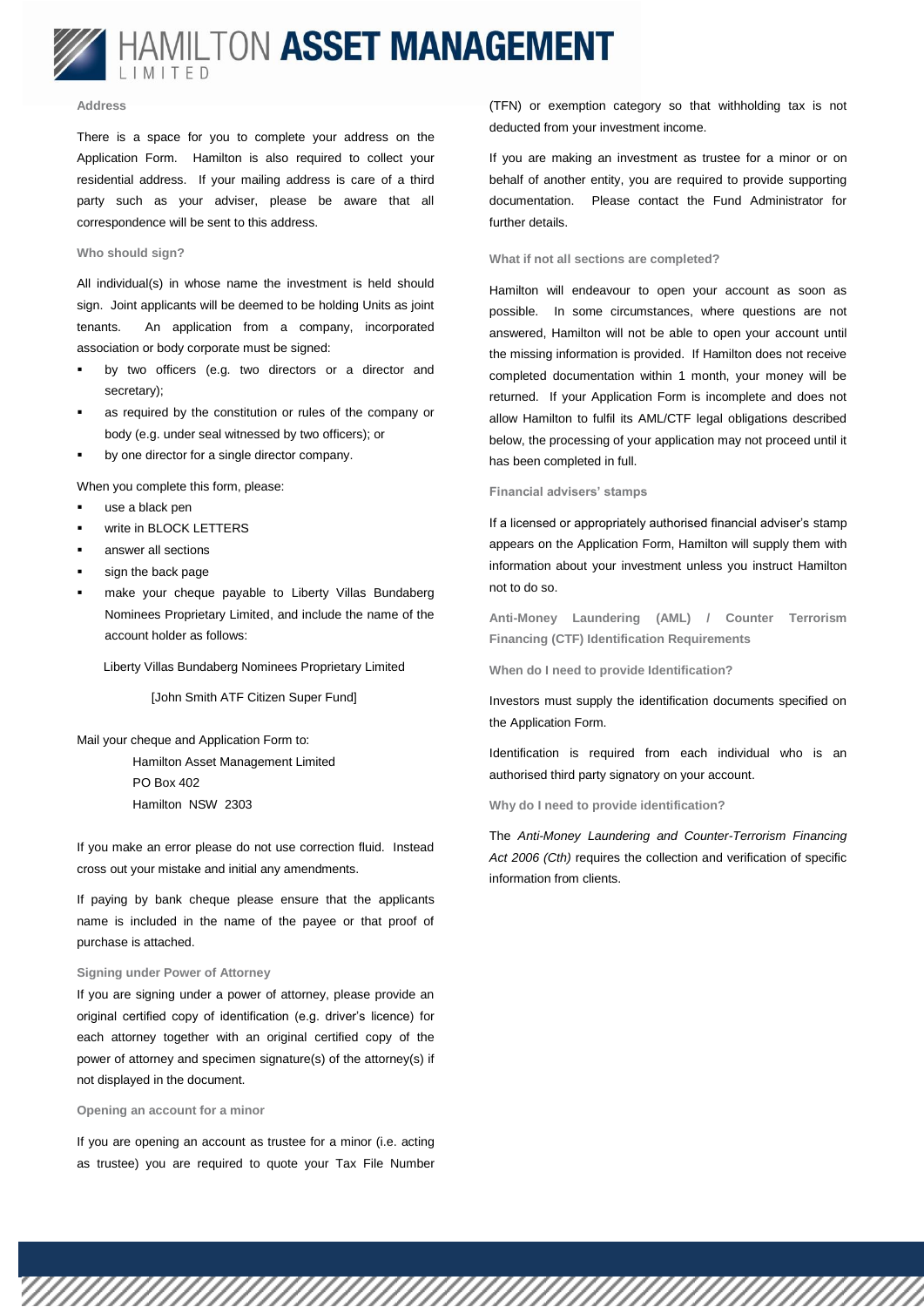## **Section 2 Application Form Checklist**

Please follow the checklist and complete all sections of the Account Application Form from page 7 onwards for the specific type of account you wish to open.

| <b>Client type</b>   | <b>Sections to be completed</b>                 | <b>Whose name</b><br>must the<br>account be in | <b>Who signs</b> | <b>Documentation required for</b><br><b>ID</b> verification         |
|----------------------|-------------------------------------------------|------------------------------------------------|------------------|---------------------------------------------------------------------|
| Individual           | Must complete                                   | The individual                                 | The individual   | $\square$ an original or certified                                  |
|                      | $\Box$ 1. New / existing investor               |                                                |                  | of<br>Australian<br>an<br>copy                                      |
|                      | $\Box$ 2a. Applicant 1                          |                                                |                  | driver's licence; or                                                |
|                      | $\Box$ 3. Mailing address                       |                                                |                  | $\square$ an original or certified<br>copy of Australian or foreign |
|                      | $\Box$ 4. Financial Institution account details |                                                |                  | passport; or                                                        |
|                      | $\square$ 5. Investment information             |                                                |                  | $\Box$ a certified copy of a card<br>issued by a state or territory |
|                      | $\Box$ 6. Distribution options                  |                                                |                  | for the purpose of proving a                                        |
|                      | $\Box$ 8. Tax Certification                     |                                                |                  | person's age, containing a                                          |
|                      | $\Box$ 9. Declaration and acknowledgements      |                                                |                  | photograph of the person.                                           |
|                      | $\Box$ 10. Applicants signature                 |                                                |                  |                                                                     |
|                      | If applicable complete                          |                                                |                  |                                                                     |
|                      | $\square$ 2. Wholesale client certification     |                                                |                  |                                                                     |
|                      | $\Box$ 2f. Other account designations           |                                                |                  |                                                                     |
|                      | $\Box$ 7. Adviser contact details               |                                                |                  |                                                                     |
| Joint applicants and | Must complete                                   | All of the                                     | All applicants   | For each applicant                                                  |
| partnership          | $\Box$ 1. New / existing investor               | applicants                                     |                  | $\square$ an original or certified                                  |
|                      | $\square$ 2a. Applicant 1                       |                                                |                  | Australian<br>of<br>an<br>copy<br>driver's licence; or              |
|                      | $\Box$ 2b. Applicant 2 details; and/or          |                                                |                  | $\square$ an original or certified                                  |
|                      | $\Box$ 2c. Applicant 3 details.                 |                                                |                  | copy of Australian or foreign                                       |
|                      | $\Box$ 3. Mailing address                       |                                                |                  | passport; or                                                        |
|                      | $\Box$ 4. Financial Institution account details |                                                |                  | $\Box$ a certified copy of a card<br>issued by a state or territory |
|                      | $\square$ 5. Investment information             |                                                |                  | for the purpose of proving a                                        |
|                      | $\square$ 6. Distribution options               |                                                |                  | person's age, containing a<br>photograph of the person.             |
|                      | $\Box$ 8. Tax Certification                     |                                                |                  |                                                                     |
|                      | $\Box$ 9. Declaration and acknowledgements      |                                                |                  |                                                                     |
|                      | $\Box$ 10. Applicants signature                 |                                                |                  |                                                                     |
|                      | If applicable complete                          |                                                |                  |                                                                     |
|                      | $\square$ 2. Wholesale client certification     |                                                |                  |                                                                     |
|                      | $\Box$ 2f. Other account designations           |                                                |                  |                                                                     |
|                      | $\square$ 7. Adviser contact details            |                                                |                  |                                                                     |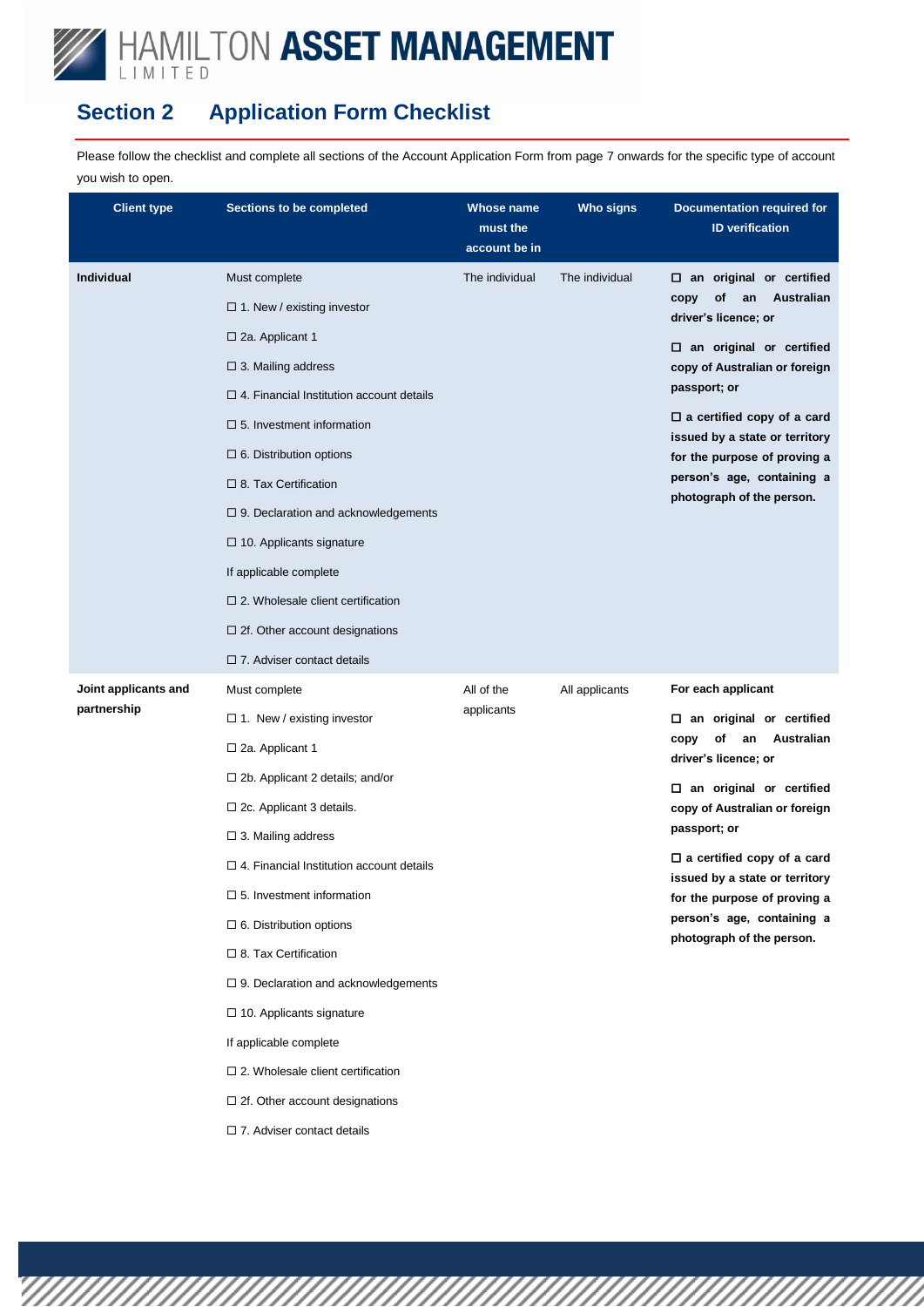

| <b>Client type</b>             | <b>Sections to be completed</b>                      | Whose name<br>must the<br>account be in | Who signs                                | <b>Documentation required for</b><br><b>ID</b> verification                               |
|--------------------------------|------------------------------------------------------|-----------------------------------------|------------------------------------------|-------------------------------------------------------------------------------------------|
| Company                        | Must complete                                        | The company                             | $\Box$ Two officers                      | $\Box$ Certified copy of the                                                              |
|                                | $\Box$ 1. New / existing investor                    |                                         | (e.g. two directors<br>or a director and | certificate of incorporation<br>or registration.                                          |
|                                | $\square$ 2a. Applicant 1                            |                                         | secretary); or                           | For each director:                                                                        |
|                                | $\Box$ 2b. Applicant 2 details; and/or               |                                         | $\Box$ as required by                    | $\square$ an original or certified                                                        |
|                                | $\Box$ 2c. . Applicant 3 details.                    |                                         | the constitution /<br>rules of the       | <b>Australian</b><br>οf<br>an<br>copy                                                     |
|                                | $\Box$ 2d. Company and corporate details             |                                         | company; or                              | driver's licence; or                                                                      |
|                                | $\Box$ 3. Mailing address                            |                                         | $\Box$ one director                      |                                                                                           |
|                                | $\Box$ 4. Financial Institution account details      |                                         | (for a sole director<br>company)         | $\square$ an original or certified<br>copy of Australian or foreign                       |
|                                | $\Box$ 5. Investment information                     |                                         |                                          | passport; or                                                                              |
|                                | $\Box$ 6. Distribution options                       |                                         |                                          | $\Box$ a certified copy of a card                                                         |
|                                | $\Box$ 8. Tax Certification                          |                                         |                                          | issued by a state or territory<br>for the purpose of proving a                            |
|                                | $\Box$ 9. Declaration and acknowledgements           |                                         |                                          | person's age, containing a                                                                |
|                                | $\Box$ 10. Applicants signature                      |                                         |                                          | photograph of the person.                                                                 |
|                                | If applicable complete                               |                                         |                                          |                                                                                           |
|                                | $\Box$ 2f. Other account designations                |                                         |                                          |                                                                                           |
|                                | $\Box$ 7. Adviser contact details                    |                                         |                                          |                                                                                           |
| Superannuation funds,          | Must complete                                        | The trustee(s)<br>of the trust          | All trustees                             | $\Box$ certified copy of the trust                                                        |
| trusts and deceased<br>estates | $\Box$ 1. New / existing investor                    |                                         |                                          | deed                                                                                      |
|                                | $\square$ 2a. Applicant 1                            |                                         |                                          | For each individual trustee:                                                              |
|                                | $\Box$ 2b. Applicant 2 details; and/or               |                                         |                                          | $\square$ an original or certified<br>Australian<br>copy<br>οf<br>an                      |
|                                | $\Box$ 2c. Applicant 3 details.                      |                                         |                                          | driver's licence; or                                                                      |
|                                | $\Box$ 2e. Trust and superannuation fund<br>details. |                                         |                                          | $\square$ an original or certified<br>copy of Australian or foreign                       |
|                                | $\Box$ 3. Mailing address                            |                                         |                                          | passport; or                                                                              |
|                                | $\Box$ 4. Financial Institution account details      |                                         |                                          | $\Box$ a certified copy of a card<br>issued by a state or territory                       |
|                                | $\Box$ 5. Investment information                     |                                         |                                          | for the purpose of proving a                                                              |
|                                | $\square$ 6. Distribution options                    |                                         |                                          | person's age, containing a                                                                |
|                                | $\Box$ 8. Tax Certification                          |                                         |                                          | photograph of the person.                                                                 |
|                                | $\Box$ 9. Declaration and acknowledgements           |                                         |                                          | For a corporate trustee:                                                                  |
|                                | $\Box$ 10. Applicants signature                      |                                         |                                          | $\Box$ Certified copy of the<br>certificate of incorporation                              |
|                                | If applicable complete                               |                                         |                                          | or registration.                                                                          |
|                                | $\Box$ 2d. Company and corporate details             |                                         |                                          | For each director of the<br>corporate trustee:                                            |
|                                | $\square$ 7. Adviser contact details                 |                                         |                                          | $\Box$ an original or certified<br>of<br>an<br>Australian<br>copy<br>driver's licence; or |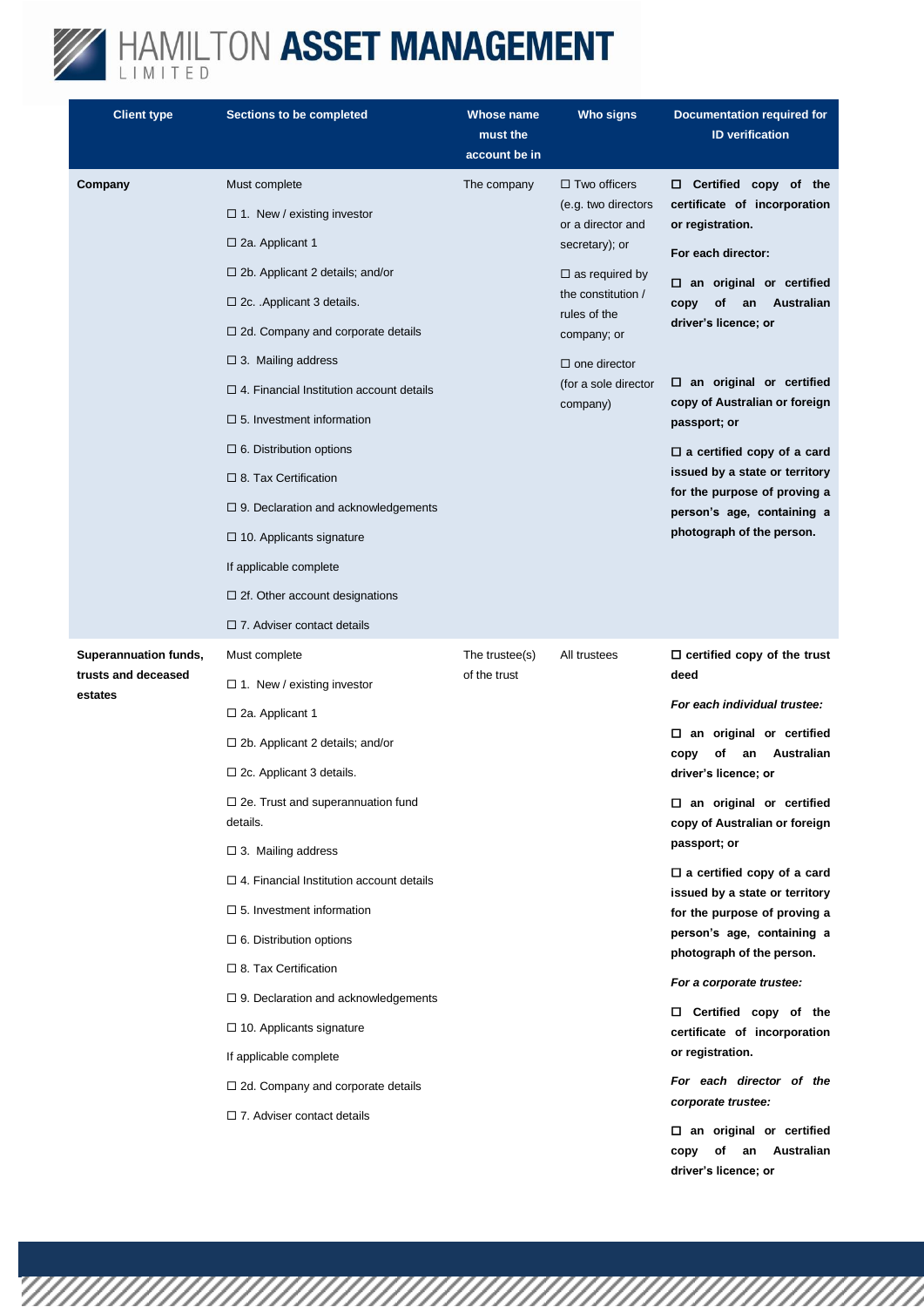

**Client type Sections to be completed Whose name must the account be in Who signs Documentation required for ID verification an original or certified copy of Australian or foreign passport; or a certified copy of a card issued by a state or territory for the purpose of proving a person's age, containing a photograph of the person.** *For deceased estates* **Certified copy of the will and certificate of probate or letters of administration. For each executor of the deceased estate: an original or certified copy of an Australian driver's licence; or an original or certified copy of Australian or foreign passport; or a certified copy of a card issued by a state or territory for the purpose of proving a person's age, containing a photograph of the person. Other documents required Investors will also need to have their accountant complete the Sophisticated Investor Certificate in Section 4.**

**If you are unable to provide any of the above documentation you should contact Hamilton for details of acceptable alternative ID documents.**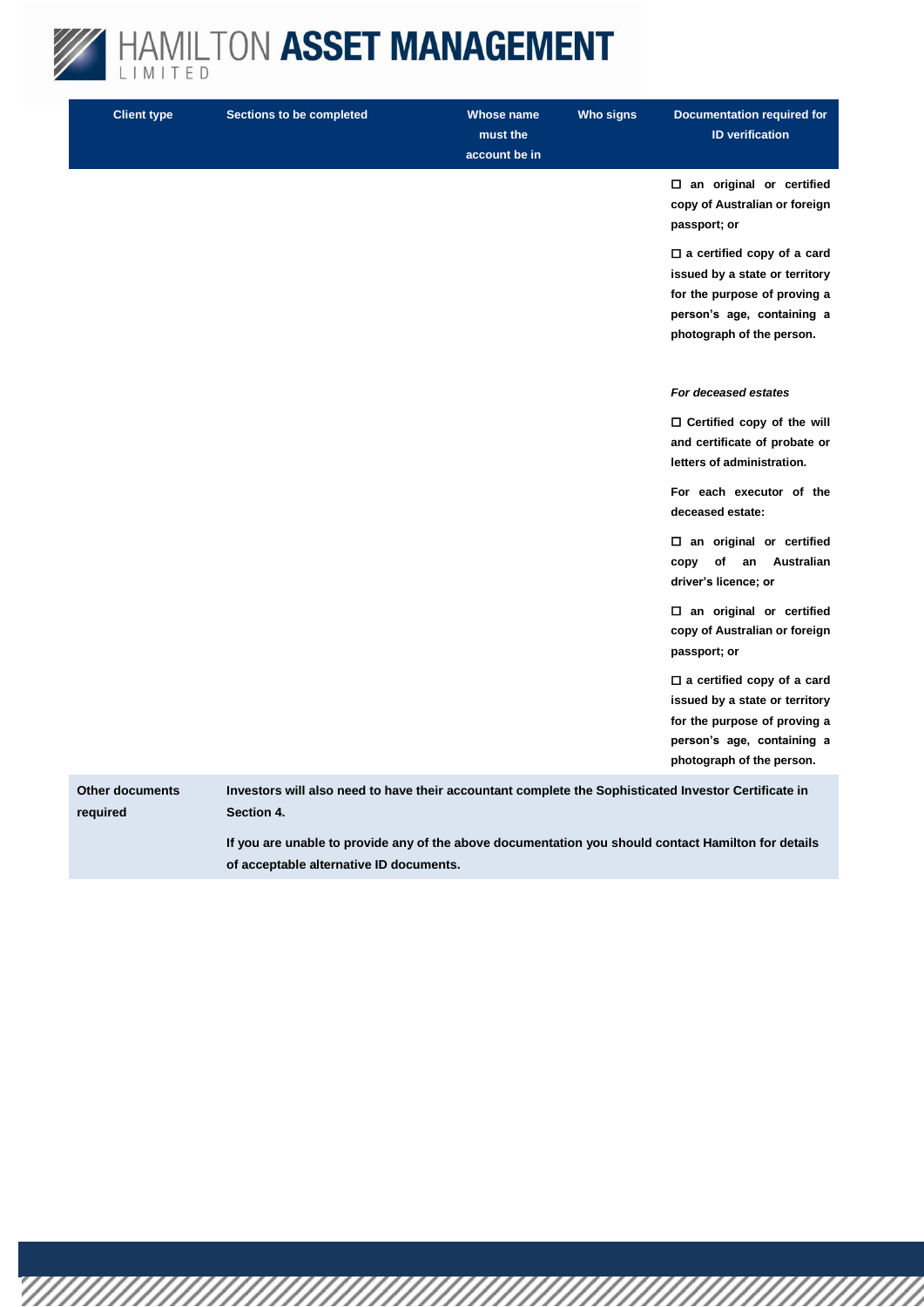#### **Certification of Documents**

**What is a certified copy?**

A certified copy of a document is a copy that has been certified as a true and accurate copy by one of the persons listed below.

The certified document must be a clear copy of the original. A photograph should be clear and easy to see.

#### **Acceptable certifications**

The person certifying the document should write the following statement on the document:

> *I certify that I have seen the original documentation and that this copy is a complete and accurate copy of that original.*

Below the statement the certifier should sign and date the document and also write or include the following information:

- 1. Their full name in block letters.
- 2. Their capacity (e.g.; CPA, JP, Police Officer, etc) and their registered number.
- 3. Where applicable, an official stamp, seal or identification number of certification.

The certification should not be more than three months old.

#### **Offshore certification**

Individuals and companies based offshore who cannot have documents certified by an Australian person as listed below can have their documents certified by the international equivalent of such a person.

However, where the applicant is based in a jurisdiction of extreme or high risk, Hamilton may request additional information and identification to ensure it is reasonably satisfied that an applicant is the person they claim to be.

**Persons who can certify copies of documents for you**

- An officer with, or authorised representative of, a holder of an Australian Financial Services Licence, having five or more continuous years of service with one or more licensees.
- A finance company officer with five or more continuous years of service with one or more finance companies (for the purposes of the *Statutory Declaration Regulations* 1993).
- An officer with five or more continuous years of service with one or more financial institutions (for the purposes of the *Statutory Declaration Regulations* 1993).
- A permanent employee of the Australian Postal Corporation with five or more years of continuous service who is employed in an office supplying postal services to the public.
- An agent of the Australian Postal Corporation who is in charge of an office supplying postal services to the public.
- A justice of the peace.
- A person who is enrolled on the roll of the Supreme Court of a State or Territory, or the High Court of Australia, as a legal practitioner (however described).
- A judge of a court.
- A magistrate.
- A chief executive officer of a Commonwealth court.
- A registrar or deputy registrar of a court.
- An Australian police officer.
- An Australian consular officer or an Australian diplomatic officer (within the meaning of the *Consular Fees Act* 1955).
- A member of the Chartered Accountants in Australia and New Zealand, the CPA Australian Society of Certified Practicing Accountants or the National Institute of Public Accountants (IPA).
- A notary public officer (for the purposes of the *Statutory Declaration Regulations* 1993).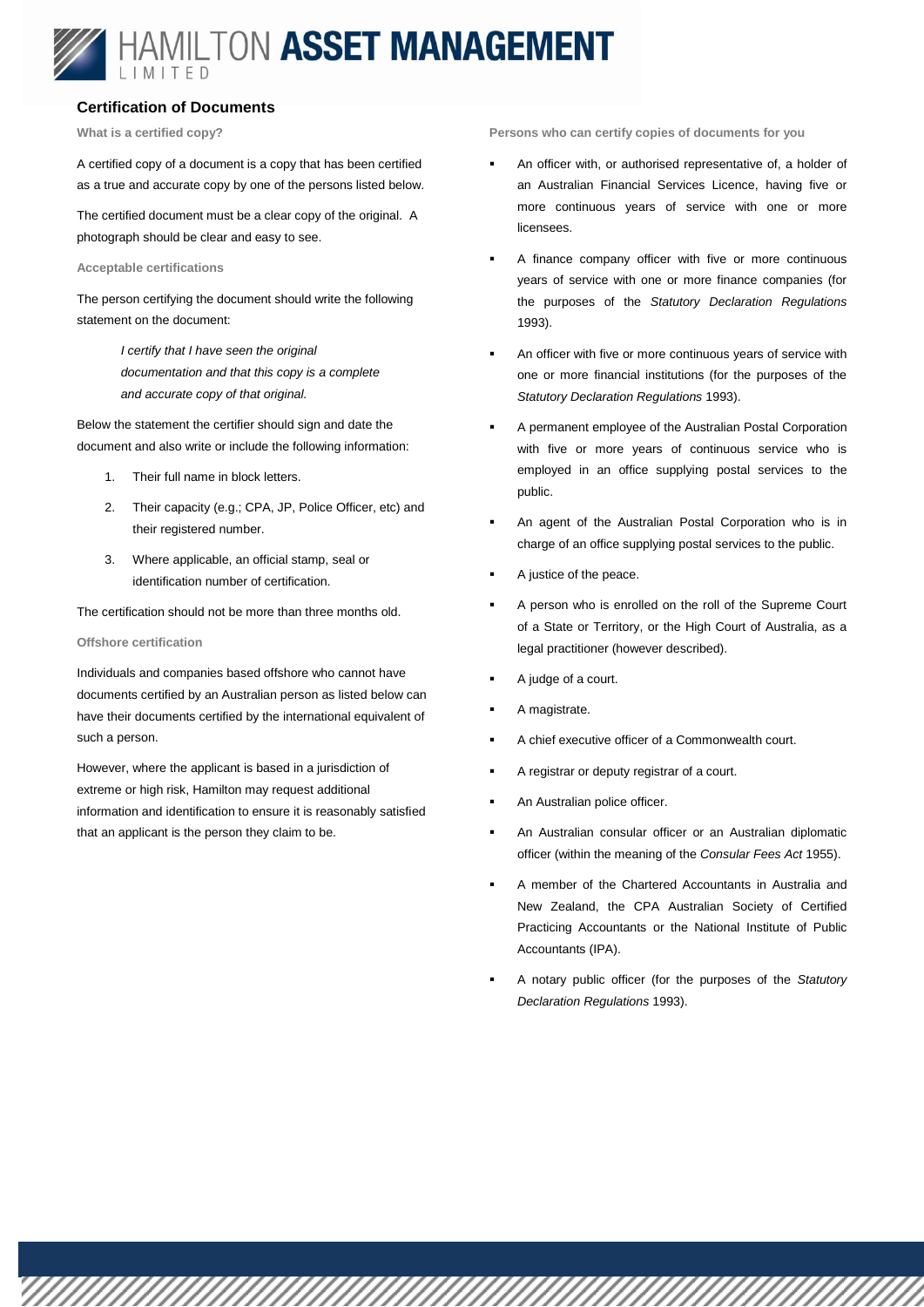### **Section 3 Application Form – Hamilton Liberty Villas Bundaberg Fund**

This Application Form accompanies the Information Memorandum ("IM") dated 7 December 2017 relating to units ("Units") in the Hamilton Liberty Villas Bundaberg Fund ("Fund"). The IM contains information about investing in the Units. You should read this document before applying for Units. If you make an error while completing your Application Form, do not use correction fluid. Cross out your mistakes and initial your changes.

#### **Completed application forms, supporting documentation and cheques should be forwarded to;**

#### **Hamilton Asset Management Limited, PO Box 402, Hamilton, New South Wales 2303**

#### **1. Do you have an existing investment with Hamilton Asset Management Limited?**

□ No, start at question 2

 $\Box$  Yes, the account number is  $\Box$  Yes, the account number is

|        | 2. Wholesale client certification                                                                                                                                                                                                                                                                                                                                    |
|--------|----------------------------------------------------------------------------------------------------------------------------------------------------------------------------------------------------------------------------------------------------------------------------------------------------------------------------------------------------------------------|
|        | If you are investing less than \$500,000 you will need to qualify as a Wholesale Client under either Option A: Professional investor or Option<br><b>B: Sophisticated investor</b>                                                                                                                                                                                   |
|        | <b>Option A: Professional investor</b>                                                                                                                                                                                                                                                                                                                               |
| □      | a financial services licensee                                                                                                                                                                                                                                                                                                                                        |
| □      | a person who is regulated by APRA, other than a trustee of a superannuation fund, an approved deposit fund, a pooled<br>superannuation trust or a public sector superannuation scheme                                                                                                                                                                                |
| □      | a person registered as a body under the Financial Corporations Act 1974                                                                                                                                                                                                                                                                                              |
| □      | a person who is the trustee of a superannuation fund, an approved deposit fund, a pooled superannuation trust or a public sector<br>superannuation scheme and the fund, trust or scheme has net assets of at least \$10 million                                                                                                                                      |
| □      | a person that has or controls gross assets of at least \$10 million (including any assets held by an associate or under a trust that the<br>person manages)                                                                                                                                                                                                          |
| □      | a person who is a listed entity, or a related body corporate of a listed entity                                                                                                                                                                                                                                                                                      |
| □      | a person who is an exempt public authority                                                                                                                                                                                                                                                                                                                           |
| $\Box$ | a person who is a body corporate or an unincorporated body that carries on a business of investment in financial products, interests<br>in land or other investments, and for the purposes invests funds received following an offer or invitation to the public where the terms<br>of the offer provided for the funds subscribed to be invested for these purposes |
|        | <b>Option B: Sophisticated investor</b>                                                                                                                                                                                                                                                                                                                              |
| □      | A certificate from a qualified accountant confirming that you have net assets of at least \$2,500,000 or have a gross income for each<br>of the last two financial years of at least \$250,000 per year. You will need to have your accountant complete the 'Qualified<br>Accountants Certificate' in Section 4.                                                     |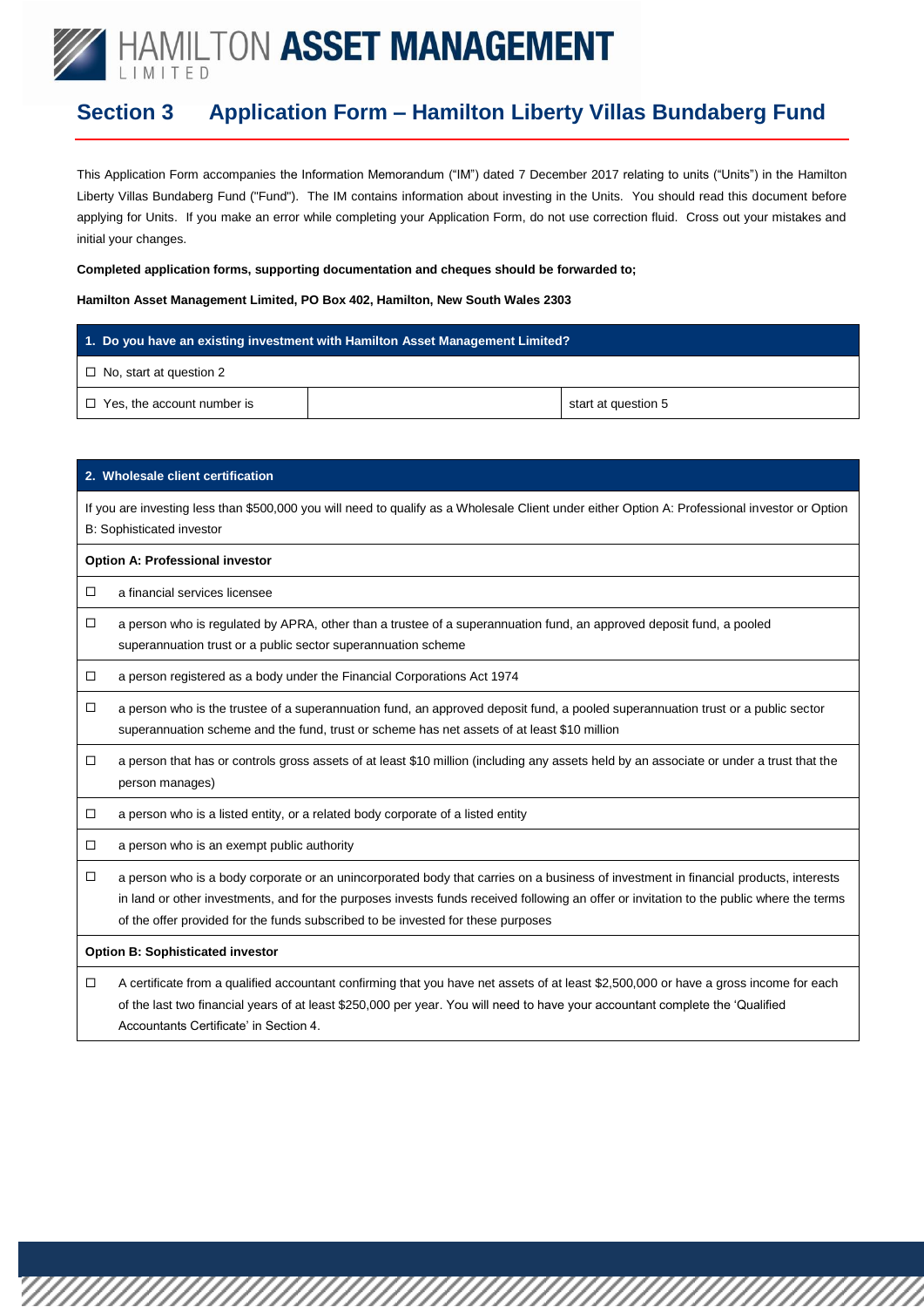

| 2a. Applicant 1 details (all applicants must complete this section)                                                                                                                                                                                                                                                                                                                                                                                                      |                                                                                                                               |                                                                                                                                                                     |                                                             |  |  |
|--------------------------------------------------------------------------------------------------------------------------------------------------------------------------------------------------------------------------------------------------------------------------------------------------------------------------------------------------------------------------------------------------------------------------------------------------------------------------|-------------------------------------------------------------------------------------------------------------------------------|---------------------------------------------------------------------------------------------------------------------------------------------------------------------|-------------------------------------------------------------|--|--|
| <b>Investor type</b>                                                                                                                                                                                                                                                                                                                                                                                                                                                     |                                                                                                                               |                                                                                                                                                                     |                                                             |  |  |
| Individual<br>□<br>Joint applicant<br>$\Box$                                                                                                                                                                                                                                                                                                                                                                                                                             | $\Box$ Director (if more than one<br>director, complete section(s) 2b<br>and 2c.) Companies must also<br>complete section 2d. | $\Box$ Director of trustee company<br>(if more than one director,<br>complete section(s) 2b and 2c.)<br>Trustee companies must also<br>complete sections 2d and 2e. | $\Box$ Individual trustee must also<br>complete section 2e. |  |  |
|                                                                                                                                                                                                                                                                                                                                                                                                                                                                          | Identification documentation required for an individual                                                                       |                                                                                                                                                                     |                                                             |  |  |
| Each person must provide a certified copy of one of the following documents:<br>Australian or foreign driver's licence; or<br>$\blacksquare$<br>Australian or foreign passport; or<br>٠<br>Any Australian or foreign identification card issued under a state or territory law which contains your photo, date of birth and<br>signature.<br>If you cannot provide one of the above documents, additional information may be requested prior to the account being opened |                                                                                                                               |                                                                                                                                                                     |                                                             |  |  |
| Please indicate if you are a Politically Exposed Person:<br>$\Box$ No                                                                                                                                                                                                                                                                                                                                                                                                    |                                                                                                                               |                                                                                                                                                                     |                                                             |  |  |
| Yes – please provide details of office or role below<br>$\Box$                                                                                                                                                                                                                                                                                                                                                                                                           |                                                                                                                               |                                                                                                                                                                     |                                                             |  |  |
| Office/role held:                                                                                                                                                                                                                                                                                                                                                                                                                                                        |                                                                                                                               |                                                                                                                                                                     |                                                             |  |  |

| Title      | Full given name(s) |          |                            |
|------------|--------------------|----------|----------------------------|
|            |                    |          |                            |
| Surname    |                    |          | Date of birth - dd/mm/yyyy |
|            |                    |          |                            |
| Occupation |                    | Employer |                            |
|            |                    |          |                            |

| Residential address (must be a street address; post office boxes are NOT acceptable) |       |          |         |
|--------------------------------------------------------------------------------------|-------|----------|---------|
| Suburb/Town/City                                                                     | State | Postcode | Country |

| <b>Business telephone</b> | Home telephone | Mobile telephone |                          | Facsimile number |  |
|---------------------------|----------------|------------------|--------------------------|------------------|--|
|                           |                |                  |                          |                  |  |
| Email address             |                |                  |                          |                  |  |
|                           |                |                  |                          |                  |  |
| Tax file number           |                |                  | <b>Exemption details</b> |                  |  |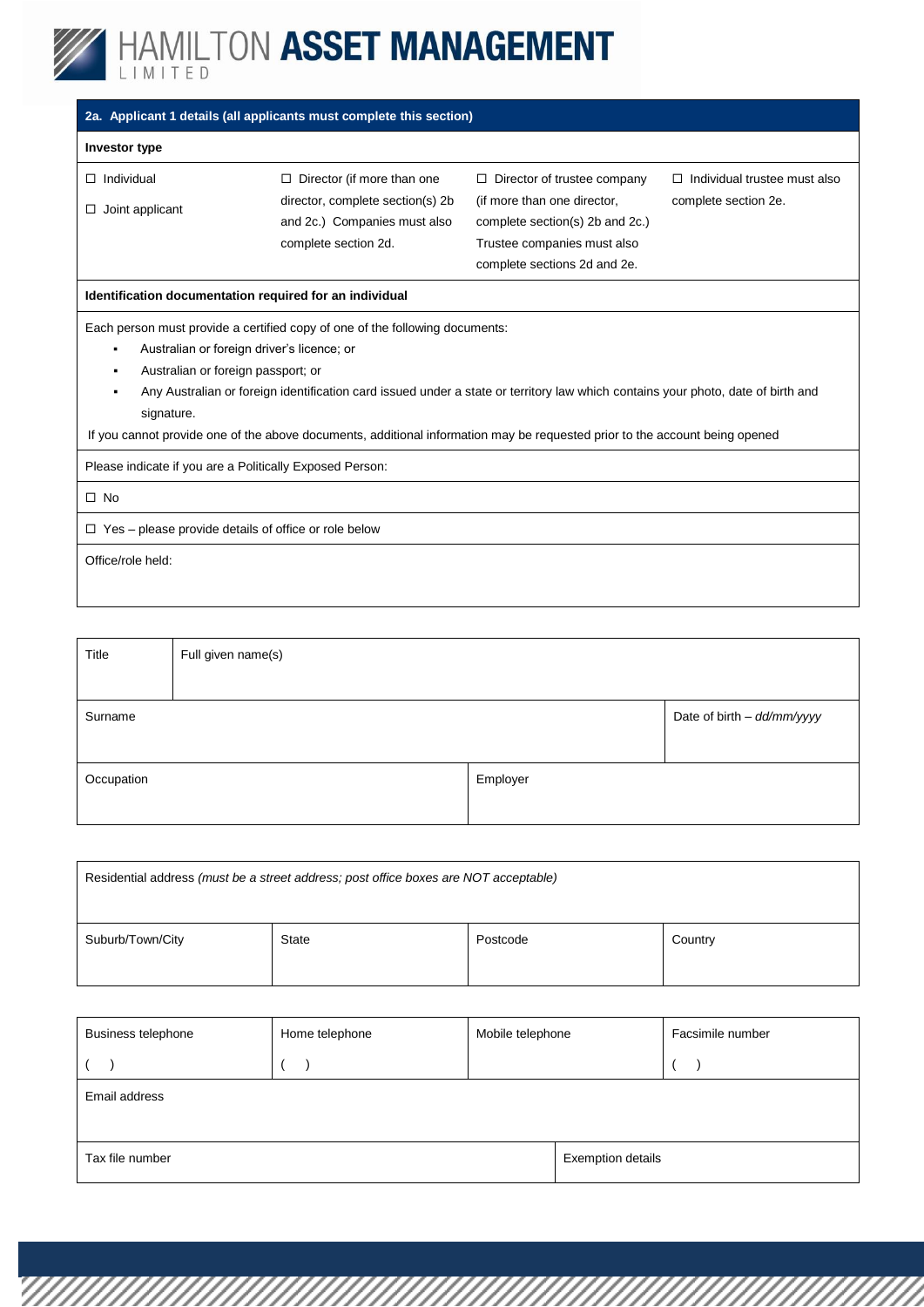

|                                                                                                                                                                                                                                                                                                                                                                                                                                                   | 2b. Applicant 2 details (if there is no second applicant proceed to 2d.) |                                             |                                   |  |  |
|---------------------------------------------------------------------------------------------------------------------------------------------------------------------------------------------------------------------------------------------------------------------------------------------------------------------------------------------------------------------------------------------------------------------------------------------------|--------------------------------------------------------------------------|---------------------------------------------|-----------------------------------|--|--|
| Investor type                                                                                                                                                                                                                                                                                                                                                                                                                                     |                                                                          |                                             |                                   |  |  |
| Joint applicant.<br>$\Box$                                                                                                                                                                                                                                                                                                                                                                                                                        | $\Box$ Second director.                                                  | Second director of trustee<br>П<br>company. | $\Box$ Second individual trustee. |  |  |
|                                                                                                                                                                                                                                                                                                                                                                                                                                                   | Identification documentation required for an individual                  |                                             |                                   |  |  |
| Each person must provide a certified copy of one of the following documents:<br>Australian or foreign driver's licence; or<br>Australian or foreign passport; or<br>Any Australian or foreign identification card issued under a state or territory law which contains your photo, date of birth and<br>signature.<br>If you cannot provide one of the above documents, additional information may be requested prior to the account being opened |                                                                          |                                             |                                   |  |  |
| Please indicate if you are a Politically Exposed Person                                                                                                                                                                                                                                                                                                                                                                                           |                                                                          |                                             |                                   |  |  |
| $\square$ No                                                                                                                                                                                                                                                                                                                                                                                                                                      |                                                                          |                                             |                                   |  |  |
| Yes – please provide details of office or role<br>$\Box$                                                                                                                                                                                                                                                                                                                                                                                          |                                                                          |                                             |                                   |  |  |
| Office/role held:                                                                                                                                                                                                                                                                                                                                                                                                                                 |                                                                          |                                             |                                   |  |  |

| Title      | Full given name(s) |          |                            |
|------------|--------------------|----------|----------------------------|
|            |                    |          |                            |
| Surname    |                    |          | Date of birth - dd/mm/yyyy |
|            |                    |          |                            |
| Occupation |                    | Employer |                            |
|            |                    |          |                            |

| Residential address (must be a street address; post office boxes are NOT acceptable) |              |          |         |  |
|--------------------------------------------------------------------------------------|--------------|----------|---------|--|
| Suburb/Town/City                                                                     | <b>State</b> | Postcode | Country |  |

| Business telephone | Home telephone | Mobile telephone         | Facsimile number |
|--------------------|----------------|--------------------------|------------------|
|                    |                |                          |                  |
| Email address      |                |                          |                  |
|                    |                |                          |                  |
| Tax file number    |                | <b>Exemption details</b> |                  |
|                    |                |                          |                  |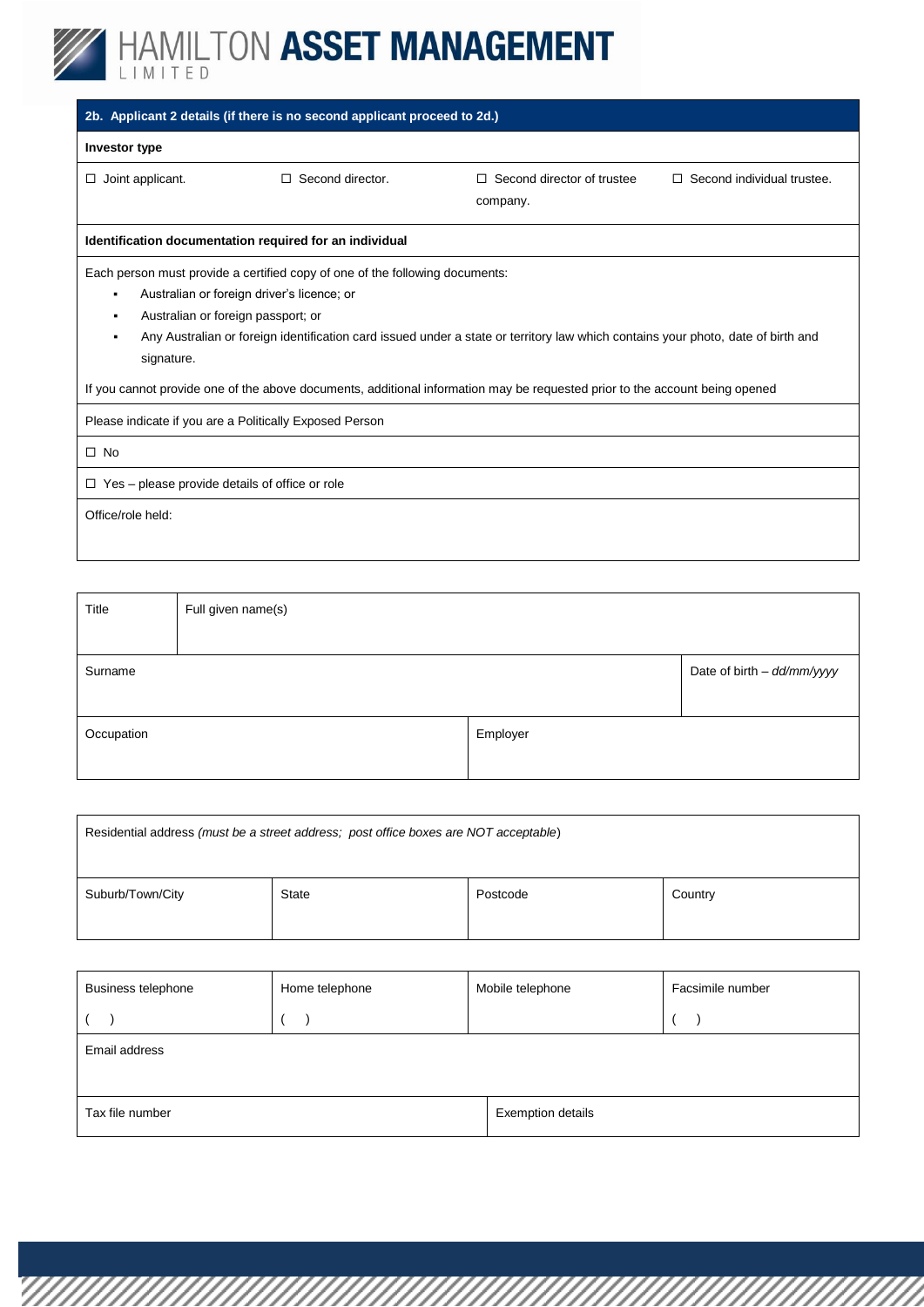

|                                                                                                                                                                                                                                                                                                                                                                                                                                                                  | 2c. Applicant 3 details (if there is no other applicant, please proceed to 2d) |                                      |                               |
|------------------------------------------------------------------------------------------------------------------------------------------------------------------------------------------------------------------------------------------------------------------------------------------------------------------------------------------------------------------------------------------------------------------------------------------------------------------|--------------------------------------------------------------------------------|--------------------------------------|-------------------------------|
| <b>Investor Type</b>                                                                                                                                                                                                                                                                                                                                                                                                                                             |                                                                                |                                      |                               |
| Joint applicant<br>□                                                                                                                                                                                                                                                                                                                                                                                                                                             | Third director                                                                 | Third director of trustee<br>company | Third individual trustee<br>П |
|                                                                                                                                                                                                                                                                                                                                                                                                                                                                  | Identification documentation required for an individual                        |                                      |                               |
| Each person must provide a certified copy of one of the following documents:<br>Australian or foreign driver's licence; or<br>٠<br>Australian or foreign passport; or<br>٠<br>Any Australian or foreign identification card issued under a state or territory law which contains your photo, date of birth and<br>٠<br>signature.<br>If you cannot provide one of the above documents, additional information may be requested prior to the account being opened |                                                                                |                                      |                               |
| Please indicate if you are a Politically Exposed Person                                                                                                                                                                                                                                                                                                                                                                                                          |                                                                                |                                      |                               |
| $\Box$ No                                                                                                                                                                                                                                                                                                                                                                                                                                                        |                                                                                |                                      |                               |
| $\Box$ Yes – please provide details of office or role                                                                                                                                                                                                                                                                                                                                                                                                            |                                                                                |                                      |                               |
| Office/role held:                                                                                                                                                                                                                                                                                                                                                                                                                                                |                                                                                |                                      |                               |

| Title      | Full given name(s) |          |                            |
|------------|--------------------|----------|----------------------------|
|            |                    |          |                            |
| Surname    |                    |          | Date of birth - dd/mm/yyyy |
|            |                    |          |                            |
| Occupation |                    | Employer |                            |
|            |                    |          |                            |

| Residential address (must be a street address; post office boxes are NOT acceptable) |              |          |         |
|--------------------------------------------------------------------------------------|--------------|----------|---------|
| Suburb/Town/City                                                                     | <b>State</b> | Postcode | Country |

| <b>Business telephone</b> | Home telephone | Mobile telephone         | Facsimile number |
|---------------------------|----------------|--------------------------|------------------|
|                           |                |                          |                  |
| Email address             |                |                          |                  |
|                           |                |                          |                  |
| Tax file number           |                | <b>Exemption details</b> |                  |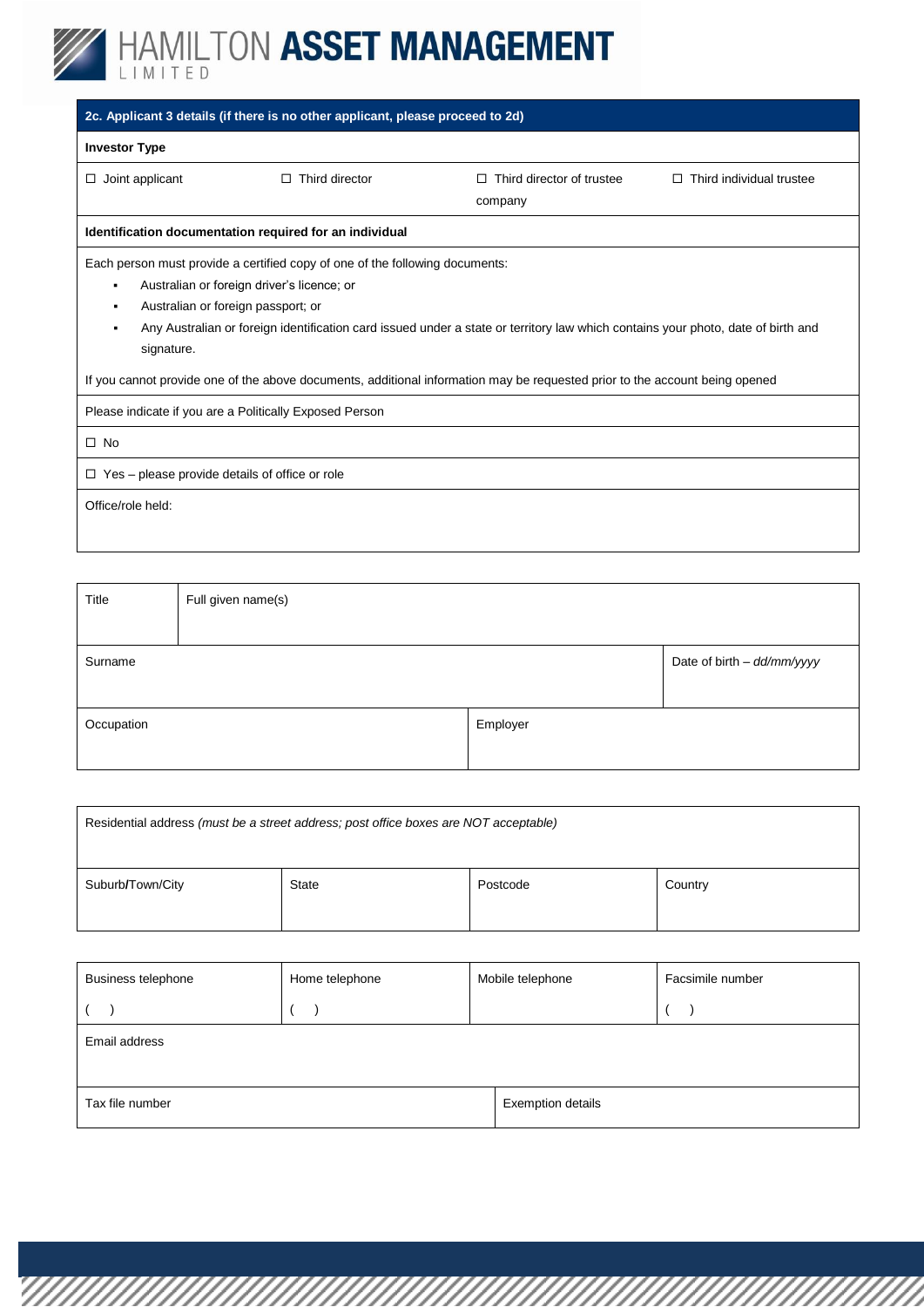![](_page_11_Picture_0.jpeg)

#### **2d. Company and corporate details**

Registered company name

 $\mathsf{r}$ 

| ACN/ARBN | ABN | Company tax file number |
|----------|-----|-------------------------|
|          |     |                         |

| Company type                                        |                                                                                                                                        |                                                                                                                                                                                                                                  |                                                                     |
|-----------------------------------------------------|----------------------------------------------------------------------------------------------------------------------------------------|----------------------------------------------------------------------------------------------------------------------------------------------------------------------------------------------------------------------------------|---------------------------------------------------------------------|
| $\Box$ Australian registered company                |                                                                                                                                        |                                                                                                                                                                                                                                  |                                                                     |
| opened.                                             |                                                                                                                                        | $\Box$ Australian registered incorporated association/co-operative. Additional information may be requested prior to the account being                                                                                           |                                                                     |
| □                                                   |                                                                                                                                        | Other bodies and overseas registered companies. Additional information may be requested prior to the account being opened                                                                                                        |                                                                     |
| Private/proprietary                                 | Public company<br>□                                                                                                                    | $\Box$ Australian Listed company                                                                                                                                                                                                 | $\Box$ Majority owned subsidiary of<br>an Australian listed company |
| Identification documentation required for a company |                                                                                                                                        |                                                                                                                                                                                                                                  |                                                                     |
| ٠                                                   | You must provide a certified copy of one of the following documents:<br>the company's certificate of registration or incorporation; or | $\alpha$ and the contract of the contract of the contract of the contract of the contract of the contract of the contract of the contract of the contract of the contract of the contract of the contract of the contract of the |                                                                     |

(for Australian listed companies only) a certified copy of a search of the relevant market/exchange.

| Registered office address: street number and name (must be a street address; post office boxes are NOT acceptable) |       |          |         |
|--------------------------------------------------------------------------------------------------------------------|-------|----------|---------|
| Suburb/Town/City                                                                                                   | State | Postcode | Country |
| Principal place of business: street number and name                                                                |       |          |         |
| Suburb/Town/City                                                                                                   | State | Postcode | Country |

| For private companies and foreign companies only, please provide details for each shareholder, who owns, through one or more<br>shareholdings, 25% or more of the company's issued capital. |       |          |         |
|---------------------------------------------------------------------------------------------------------------------------------------------------------------------------------------------|-------|----------|---------|
| Major Shareholder 1                                                                                                                                                                         |       |          |         |
|                                                                                                                                                                                             |       |          |         |
| Residential address (must be a street address; post office boxes are NOT acceptable)                                                                                                        |       |          |         |
| Suburb/Town/City                                                                                                                                                                            | State | Postcode | Country |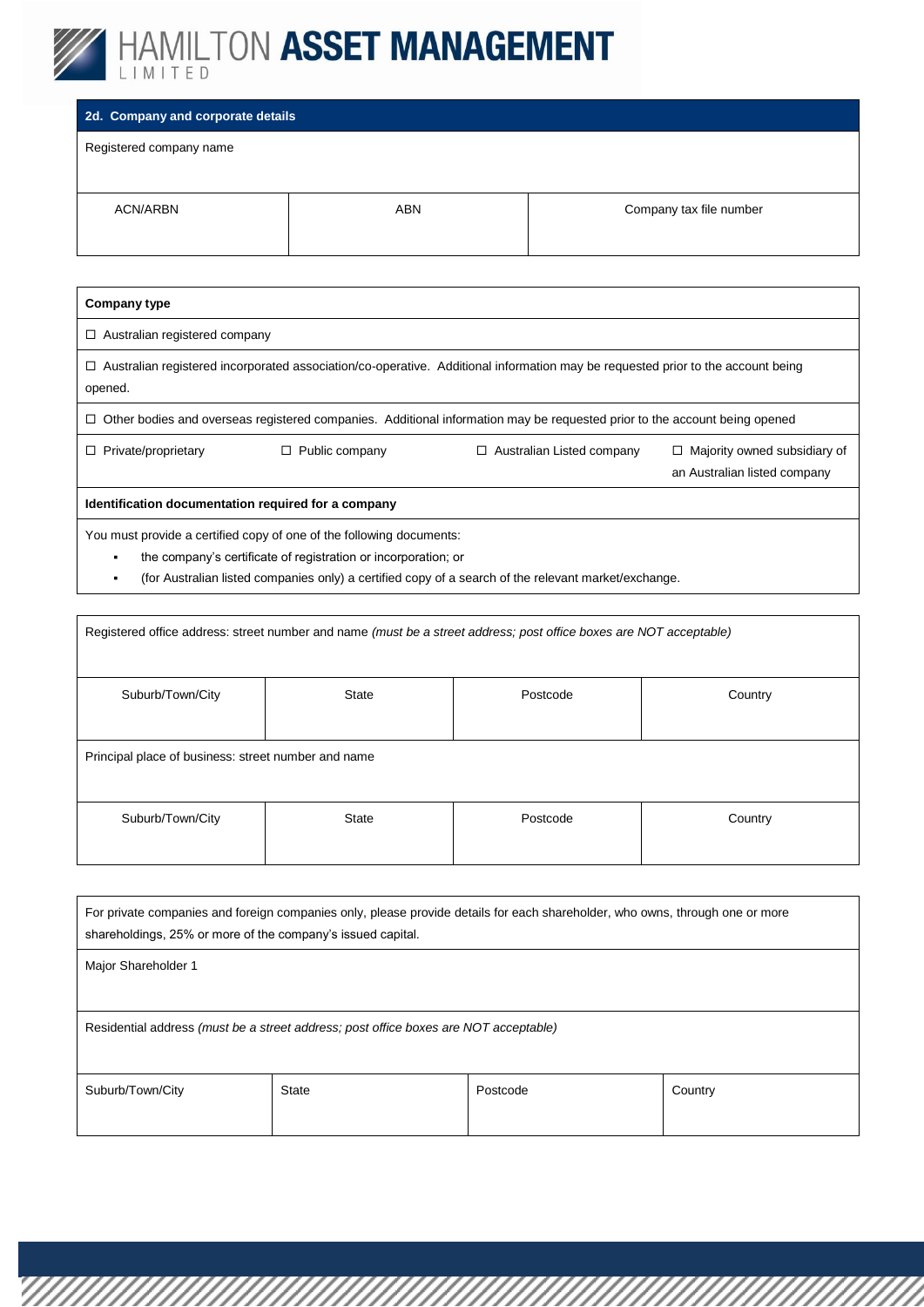![](_page_12_Picture_0.jpeg)

| Major Shareholder 2 |                                                                                      |          |         |
|---------------------|--------------------------------------------------------------------------------------|----------|---------|
|                     | Residential address (must be a street address; post office boxes are NOT acceptable) |          |         |
| Suburb/Town/City    | State                                                                                | Postcode | Country |

| Major Shareholder 3                                                                  |              |          |         |
|--------------------------------------------------------------------------------------|--------------|----------|---------|
|                                                                                      |              |          |         |
| Residential address (must be a street address; post office boxes are NOT acceptable) |              |          |         |
|                                                                                      |              |          |         |
| Suburb/Town/City                                                                     | <b>State</b> | Postcode | Country |
|                                                                                      |              |          |         |

| Major Shareholder 4                                                                  |              |          |         |
|--------------------------------------------------------------------------------------|--------------|----------|---------|
| Residential address (must be a street address; post office boxes are NOT acceptable) |              |          |         |
| Suburb/Town/City                                                                     | <b>State</b> | Postcode | Country |

| For private companies and foreign companies only, how many directors are there? |                                                                                             |         |
|---------------------------------------------------------------------------------|---------------------------------------------------------------------------------------------|---------|
|                                                                                 | For private companies and foreign companies only, please provide details for each director: |         |
| Title                                                                           | Full given name(s)                                                                          | Surname |
| Title                                                                           | Full given name(s)                                                                          | Surname |
| Title                                                                           | Full given name(s)                                                                          | Surname |
| Title                                                                           | Full given name(s)                                                                          | Surname |

If there are more than four directors, please provide derails on a separate sheet and attach it with your Application Form.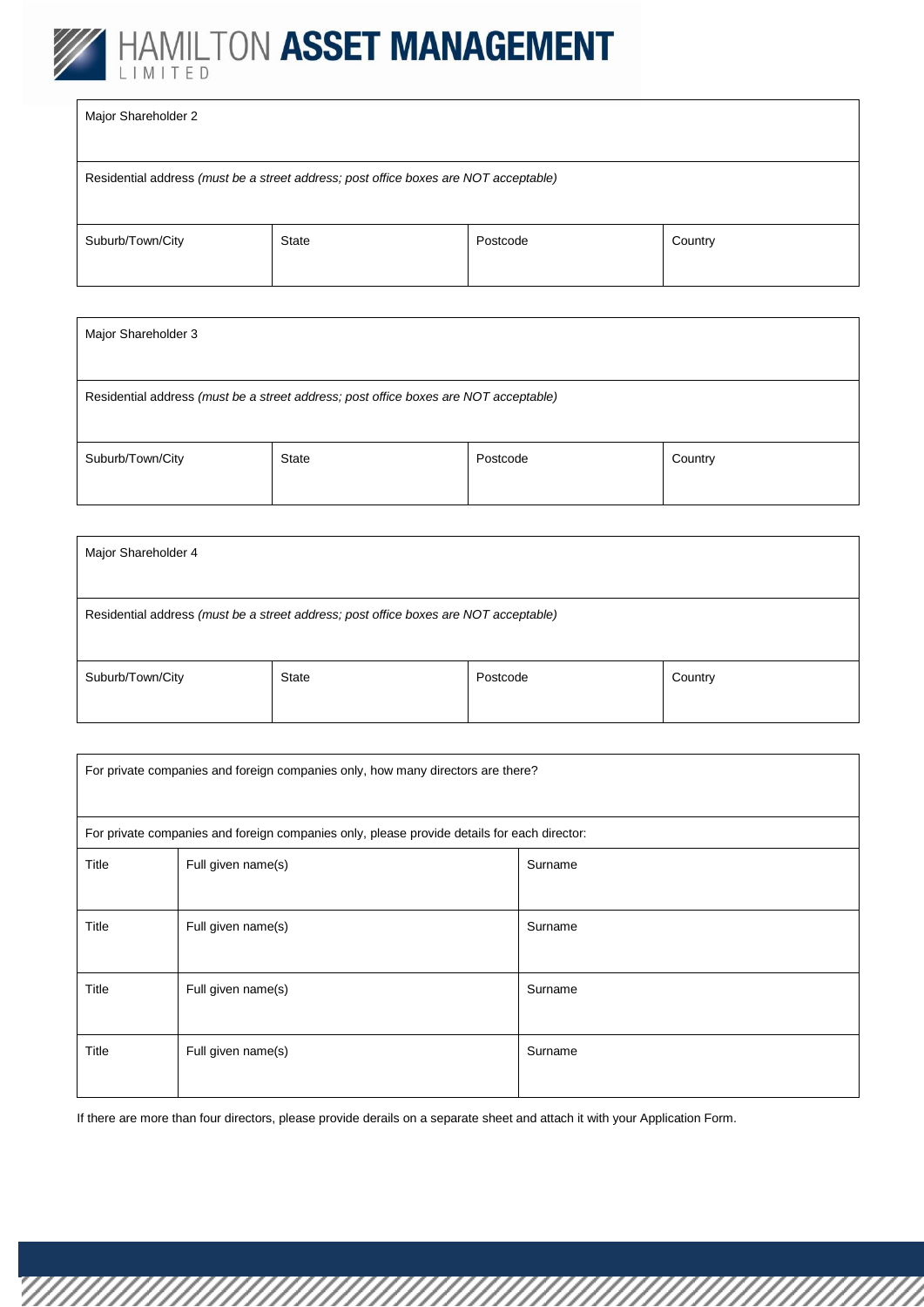![](_page_13_Picture_0.jpeg)

|                                                                                                                                     | 2e. Trust and superannuation fund details                                                                                                                                                                                                         |  |                                           |                            |  |  |  |
|-------------------------------------------------------------------------------------------------------------------------------------|---------------------------------------------------------------------------------------------------------------------------------------------------------------------------------------------------------------------------------------------------|--|-------------------------------------------|----------------------------|--|--|--|
|                                                                                                                                     | Name of trust or superannuation fund                                                                                                                                                                                                              |  |                                           |                            |  |  |  |
| Country of establishment                                                                                                            |                                                                                                                                                                                                                                                   |  |                                           |                            |  |  |  |
|                                                                                                                                     | Trust/superannuation fund ABN (if applicable)                                                                                                                                                                                                     |  | Trust/superannuation fund tax file number |                            |  |  |  |
|                                                                                                                                     |                                                                                                                                                                                                                                                   |  |                                           |                            |  |  |  |
| <b>Trust type</b>                                                                                                                   |                                                                                                                                                                                                                                                   |  |                                           |                            |  |  |  |
|                                                                                                                                     | □ Category A - Self-Managed Superannuation Fund                                                                                                                                                                                                   |  |                                           |                            |  |  |  |
|                                                                                                                                     | SMSF ABN:                                                                                                                                                                                                                                         |  |                                           |                            |  |  |  |
|                                                                                                                                     | □ Category B - Australian Registered Managed Investment Scheme                                                                                                                                                                                    |  |                                           |                            |  |  |  |
|                                                                                                                                     | Australian Registered Scheme Number                                                                                                                                                                                                               |  |                                           |                            |  |  |  |
|                                                                                                                                     | $\Box$ Category C - Government Superannuation Fund                                                                                                                                                                                                |  |                                           |                            |  |  |  |
|                                                                                                                                     | □ Category D - Other Regulated Trust (subject to the regulatory oversight of a Commonwealth, State or Territory statutory regulator such<br>as an approved deposit fund, a pooled superannuation trust or an APRA-regulated superannuation fund.) |  |                                           |                            |  |  |  |
|                                                                                                                                     | Name of regulator                                                                                                                                                                                                                                 |  |                                           |                            |  |  |  |
|                                                                                                                                     | Trust's ABN or registration/licencing details                                                                                                                                                                                                     |  |                                           |                            |  |  |  |
| □ Category E - Other (e.g. family trust, unregistered scheme, foreign trust) - please specify below and complete 'Settlor Details'. |                                                                                                                                                                                                                                                   |  |                                           |                            |  |  |  |
| <b>Settlor details</b>                                                                                                              |                                                                                                                                                                                                                                                   |  |                                           |                            |  |  |  |
| Did the settlor(s) of the Trust settle \$10,000 or more on establishment of the Trust? (refer to the trust deed)                    |                                                                                                                                                                                                                                                   |  |                                           |                            |  |  |  |
| $\Box$ Yes - please provide details of the Settlor below<br>$\square$ No                                                            |                                                                                                                                                                                                                                                   |  |                                           |                            |  |  |  |
| Title                                                                                                                               | Full given name(s)                                                                                                                                                                                                                                |  |                                           |                            |  |  |  |
| Surname                                                                                                                             |                                                                                                                                                                                                                                                   |  |                                           | Date of birth - dd/mm/yyyy |  |  |  |

| Residential address (must be a street address; post office boxes are NOT acceptable) |              |          |         |  |  |
|--------------------------------------------------------------------------------------|--------------|----------|---------|--|--|
| Suburb/Town/City                                                                     | <b>State</b> | Postcode | Country |  |  |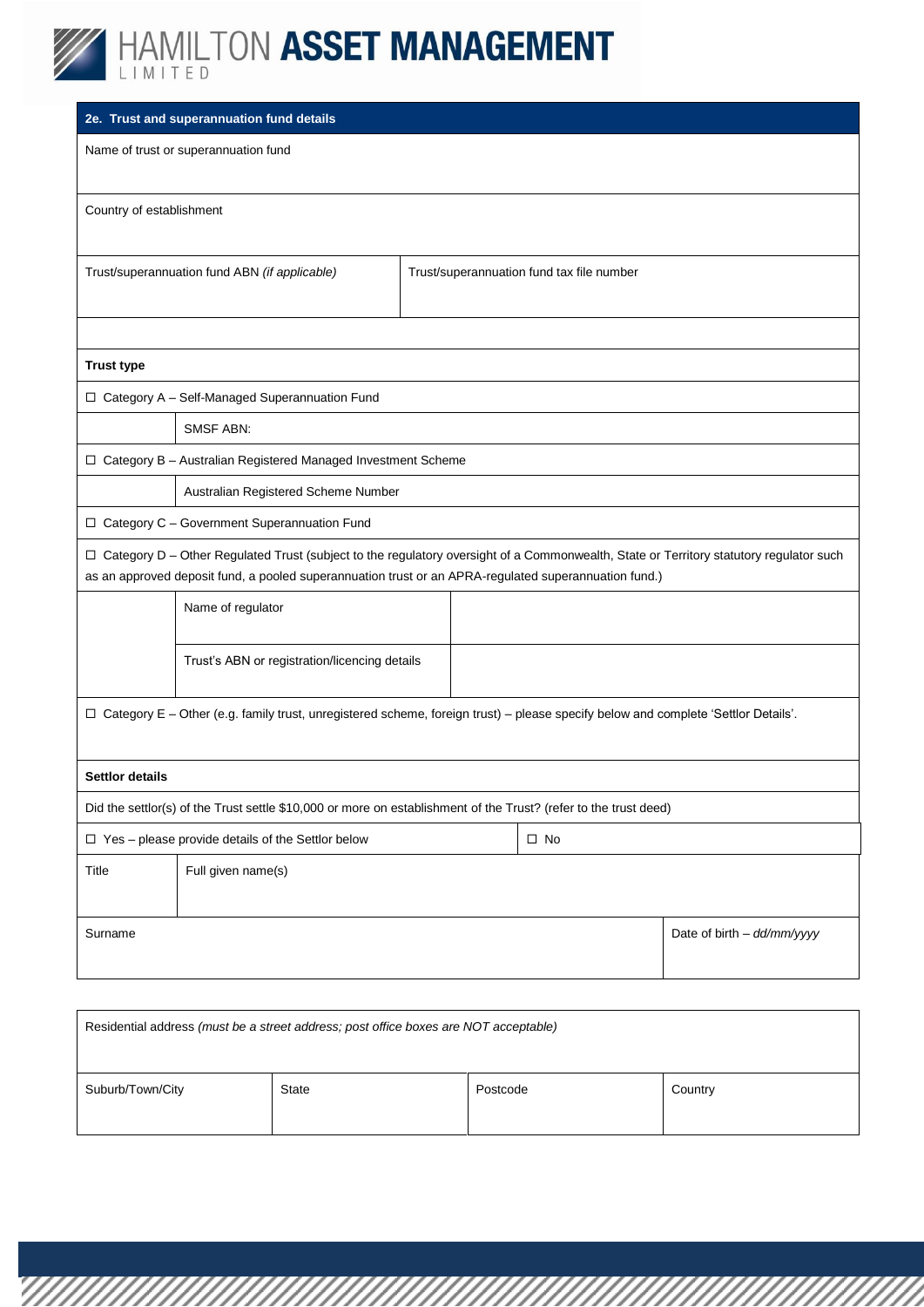![](_page_14_Picture_0.jpeg)

#### **Identification documentation required for a Category B trust**

A certified copy of an ASIC search of the scheme.

#### **Identification documentation required for a Category C trust**

the name of the Act which regulates the trust and a certified copy of an extract of the establishing legislation.

**Identification documentation required for a Category A, Category D trust and Category E trust**

- A certified copy or certified extract of the trust deed; or
- Notice (such as an assessment notice) issued to the trust by the Australian Taxation Office within the preceding 12 months.

If you selected Category E, you will need to provide details of beneficiaries.

#### **Beneficiary details**

Do the terms of the Trust identify the beneficiaries by reference to a membership of a class?

 $\Box$  Yes – Provide details of membership class (e.g. family members of a named person)

 $\Box$  No – List full names of all company and individual beneficiaries

Beneficiary 1 – Full name

Beneficiary 2 – Full name

Beneficiary 3 – Full name

Beneficiary 4 – Full name

If there are more than four beneficiaries, please provide details on a separate sheet and attach it with your Application Form.

**2f. Other account designation (for account designation examples see Section 1 of this Application Form)**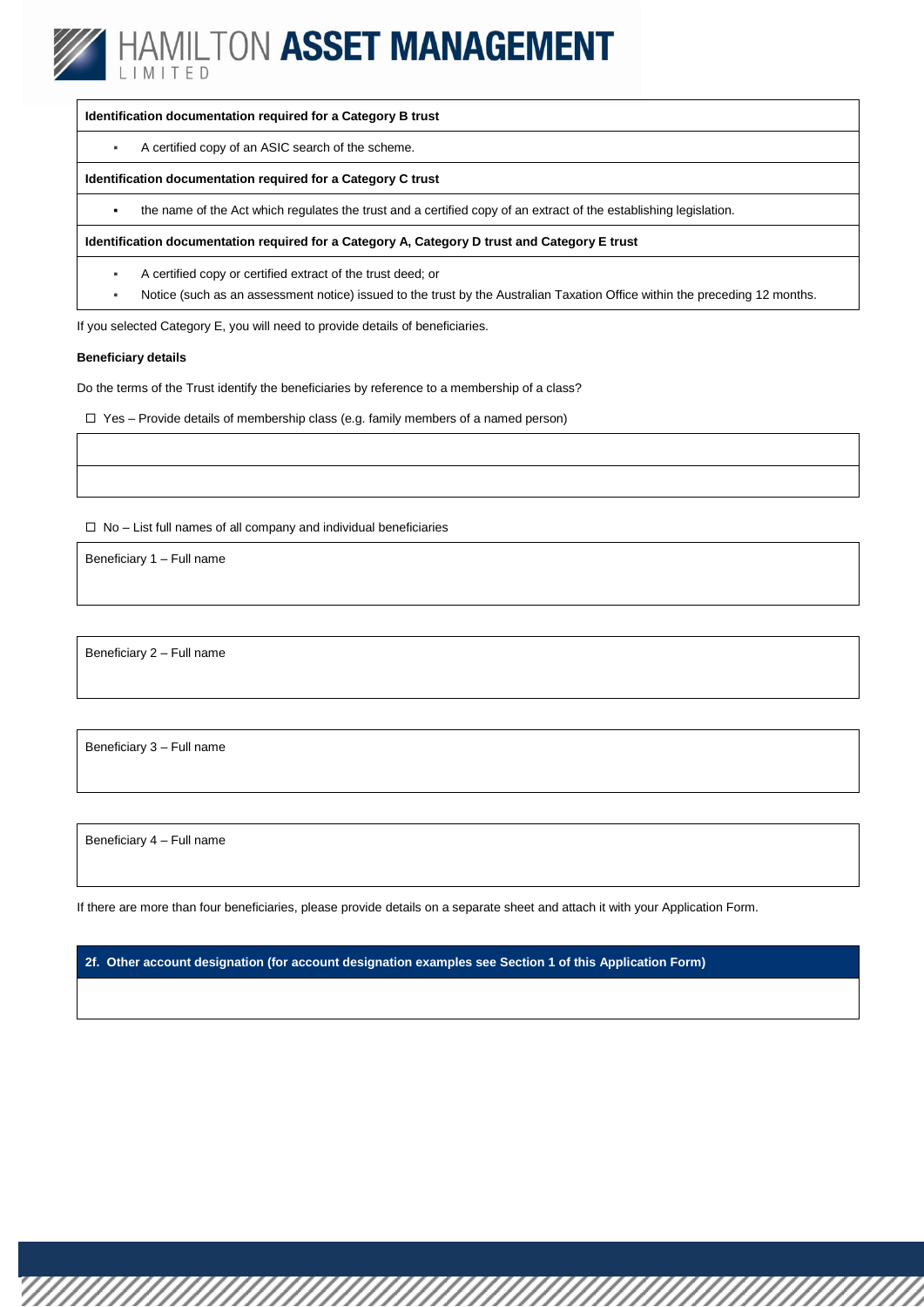![](_page_15_Picture_0.jpeg)

#### **3. Mailing address**

*(This is the address to which all correspondence in respect of the investment will be sent.)*

| Suburb/Town/City | State | Postcode | Country |
|------------------|-------|----------|---------|

#### **4. Distribution, and withdrawal account details (must be completed)**

These are the details for the account into which you would like your distributions and withdrawals paid. The account must be an Australian bank, building society or credit union account.

| Account name                  |  |  |  |  |       |  |  |             |  |          |  |  |  |  |
|-------------------------------|--|--|--|--|-------|--|--|-------------|--|----------|--|--|--|--|
| Name of financial institution |  |  |  |  |       |  |  |             |  |          |  |  |  |  |
| Branch street number and name |  |  |  |  |       |  |  |             |  |          |  |  |  |  |
| Suburb/Town/City              |  |  |  |  | State |  |  |             |  | Postcode |  |  |  |  |
| BSB No.                       |  |  |  |  |       |  |  | Account No. |  |          |  |  |  |  |

#### **5. Investment information (must be completed)**

Applications must be made in Australian dollars via Electronic Funds Transfer (EFT) or cheque. Cash is not accepted.

Please refer to the IM for further details about how to invest.

**Amount invested:**

#### **6. Distribution options**

□ Reinvest distributions as additional Units in the Fund. If no election is made, distribution will be automatically reinvested.

 $\Box$  Pay income to my nominated account.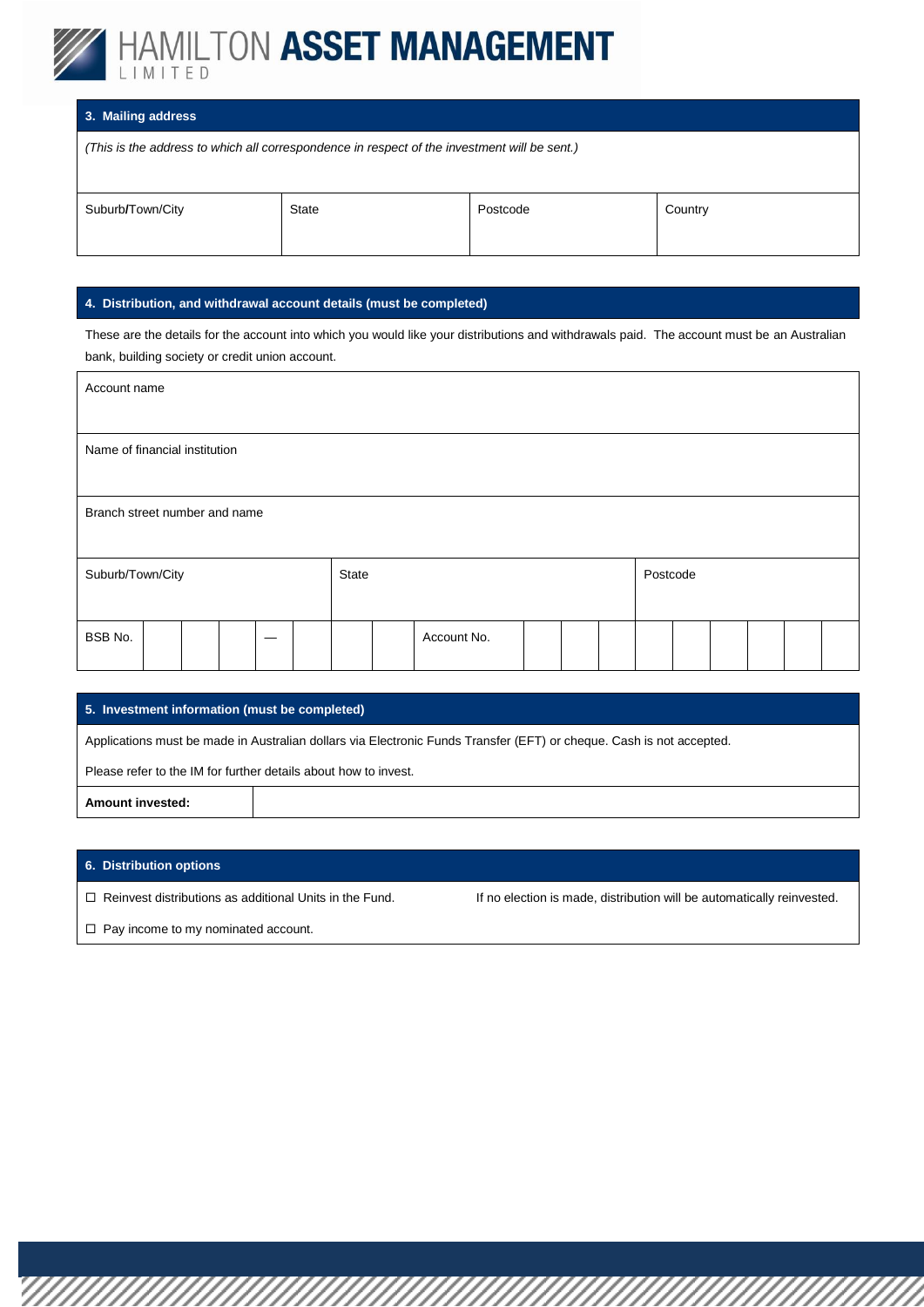![](_page_16_Picture_0.jpeg)

| 7. Adviser contact details |                    |  |  |  |  |  |  |
|----------------------------|--------------------|--|--|--|--|--|--|
| Title                      | Full given name(s) |  |  |  |  |  |  |
|                            |                    |  |  |  |  |  |  |
| Surname                    |                    |  |  |  |  |  |  |
|                            |                    |  |  |  |  |  |  |
| Dealer group               |                    |  |  |  |  |  |  |
|                            |                    |  |  |  |  |  |  |

| Street address of adviser |       |          |         |
|---------------------------|-------|----------|---------|
| Suburb/Town/City          | State | Postcode | Country |

| Business telephone | Facsimile number | Mobile telephone | Adviser stamp |
|--------------------|------------------|------------------|---------------|
|                    |                  |                  |               |

#### **8. Tax Certification**

**For all investors, please proceed to and complete Section 8.1. If you are a tax resident of a country other than, or in addition to, Australia and/or you are a US citizen, please complete the FATCA/CRS Self-Certification Form and return to us with your Application Form. Download the FATCA/CRS Self-Certification form at[: https://www.hamiltonam.com.au/forms/](https://www.hamiltonam.com.au/forms/)**

#### **8. 1. A tax resident in the following jurisdiction(s) including Australia where applicable**

| All Jurisdiction(s) of Tax Residence                                                              | TIN (TFN/ABN for Australian Tax Residents; if no TIN is<br>provided, please state "NIL" and provide one of the 3 reasons<br>listed below with respect to each jurisdiction) |  |  |  |
|---------------------------------------------------------------------------------------------------|-----------------------------------------------------------------------------------------------------------------------------------------------------------------------------|--|--|--|
|                                                                                                   |                                                                                                                                                                             |  |  |  |
|                                                                                                   |                                                                                                                                                                             |  |  |  |
|                                                                                                   |                                                                                                                                                                             |  |  |  |
| Note If there is more than 3 jurisdictions of tay residency please attach to the Application Form |                                                                                                                                                                             |  |  |  |

ore than 3 jurisdictions of tax residency please attach to the Application Form.

Reason 1: This jurisdiction issues TINs, but has not issued a TIN to the individual or non-individual investor.

Reason 2: The domestic law of this jurisdiction does not require the collection of TINs issued by this jurisdiction.

Reason 3: This jurisdiction does not issue TINs.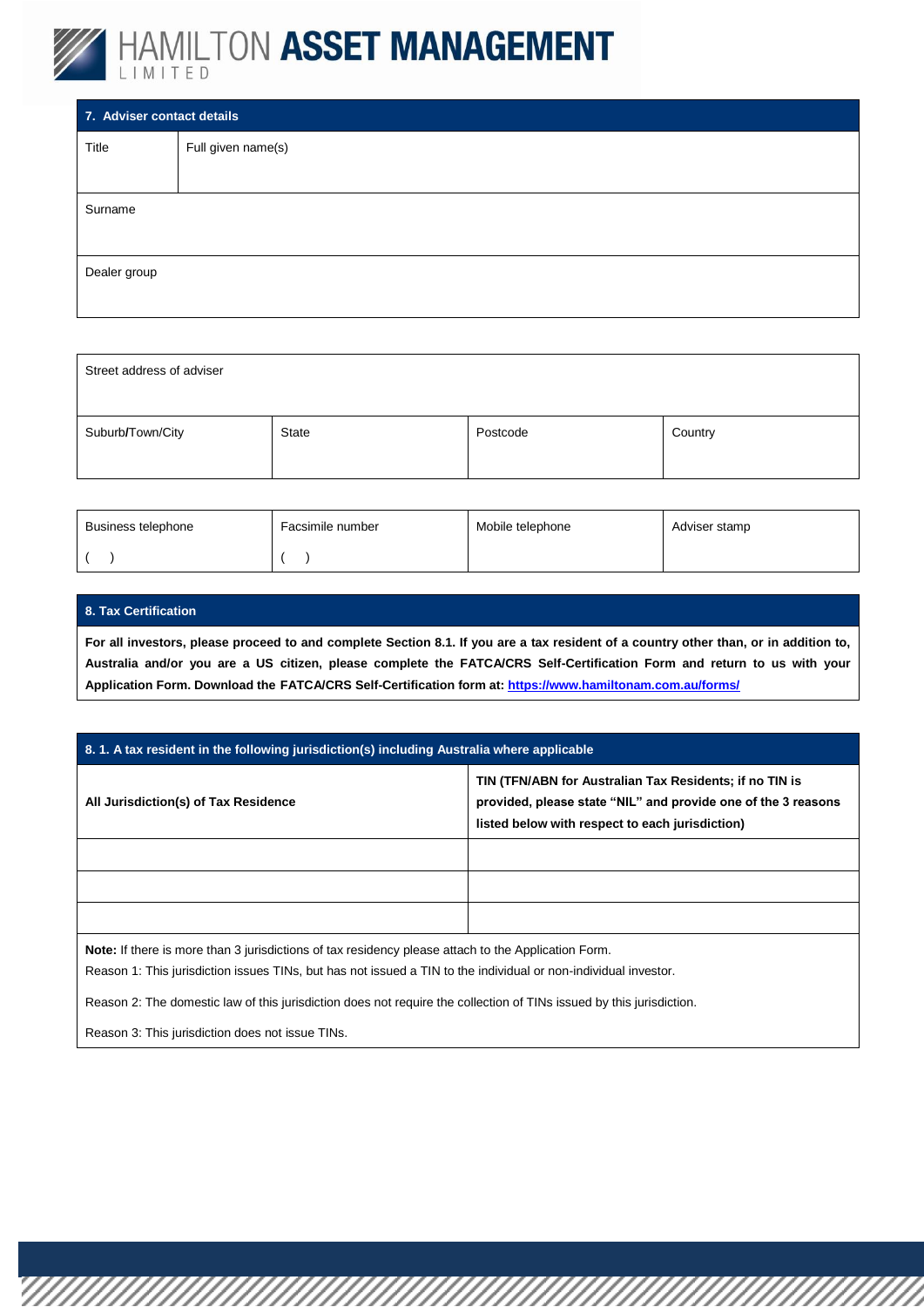![](_page_17_Picture_0.jpeg)

#### **9. Declarations and acknowledgements**

Please read the IM and the following Declaration before signing this form. This application accompanies the Fund's IM which contains information about investing in the Fund and which you should read before you apply for Units in the Fund.

#### **I/We acknowledge and declare that:**

- 1. I/We agree to be bound by the IM and the constitution of the Fund.
- 2. I/We have received and accepted this offer in Australia.
- 3. All the information in this Application Form is true and correct.
- 4. Hamilton Asset Management Limited can provide information on the status of my/our investment to my/our nominated financial adviser/broker.
- 5. I/We agree to Hamilton Asset Management Limited collecting, using and disclosing my/our personal information.
- 6. Hamilton Asset Management Limited is required to comply with the anti-money laundering laws in force in a number of jurisdictions including the *Anti-Money Laundering and Counter-Terrorism Financing Act* 2006 and I/we undertake to provide Hamilton Asset Management Limited with such additional information or documentation as Hamilton Asset Management Limited may request of me/us from time to time, to ensure its compliance with such requirements.
- 7. If I/we fail to provide Hamilton Asset Management Limited with any information or documentation requested of me/us, my/our application for Units may be refused, any Units I/we hold may be compulsorily redeemed, and any disposal request made by me/us may be delayed or refused, and Hamilton Asset Management Limited will not be liable for any consequential loss to me/us.
- 8. Other than Hamilton Asset Management Limited, no person has authorised or caused the issue of the IM.
- 9. Other than Hamilton Asset Management Limited, no person takes responsibility for any part of the IM.
- 10. I/We understand the risks associated with an investment in the Fund as they are outlined in the IM and understand that there may be other risks.
- 11. Hamilton Asset Management Limited reserves the right to reject any application or to allocate to any applicant a lesser number of Units than the number applied for.
- 12. I/We agree to the telephone recording policy set out on page 16 of the IM.
- 13. If I/we do not provide Hamilton Asset Management Limited with information as requested, or if there is a delay in providing Hamilton Asset Management Limited with this information, Hamilton Asset Management Limited may not be able to open my/our account. Hamilton Asset Management Limited is not liable for any loss incurred by me/us as a result of any action of Hamilton Asset Management Limited which either delays an account being opened or results in an application being declined, when the action is necessary to enable Hamilton Asset Management Limited to comply with its obligations under AML/CTF Laws.
- 14. By opening this account:
	- I/We will not knowingly do anything to put Hamilton Asset Management Limited ("Hamilton") in breach of the *Anti-Money Laundering and Counter-Terrorism Financing Act* 2006, rules and other subordinate instruments ("AML/CTF Laws"). I/We agree to promptly notify Hamilton if I/we am/are aware of anything that would put Hamilton in breach of AML/CTF Laws.
	- I/we agree to provide additional information and assistance if requested, and to comply with all reasonable requests to facilitate Hamilton's compliance with AML/CTF Laws in Australia or equivalent laws in an overseas jurisdiction.
	- I/We acknowledge that I/we have no reason to suspect that:
	- the money used to fund my/our investments through this account is derived from or related to money laundering, terrorism financing or similar activities (illegal activities); and
	- proceeds of my/our investments through this account will fund illegal activities.
	- I/We acknowledge that Hamilton is subject to AML/CTF Laws. In making an application. I/We consent to Hamilton disclosing, in connection with AML/CTF Laws, any of my/ our Personal Information (as defined in the *Privacy Act* 1988 (Cth)).
	- I/We acknowledge that in certain circumstances Hamilton may be obliged to freeze or block an account where it is used in connection with illegal activities or suspected illegal activities. Freezing or blocking may result from the account monitoring that is required by AML/CTF Laws. If the account is frozen or blocked, Hamilton is not liable to me/us for any consequences or losses whatsoever and I/we agree to indemnify Hamilton if Hamilton is found liable to a third party in connection with the freezing or blocking of my/our account.
		- I/We acknowledge that Hamilton retains the right not to provide services or issue products to any applicant.
- 15. I/we acknowledge that investments in the Fund are subject to investment risk, including possible delays in repayment and loss of income or principal invested.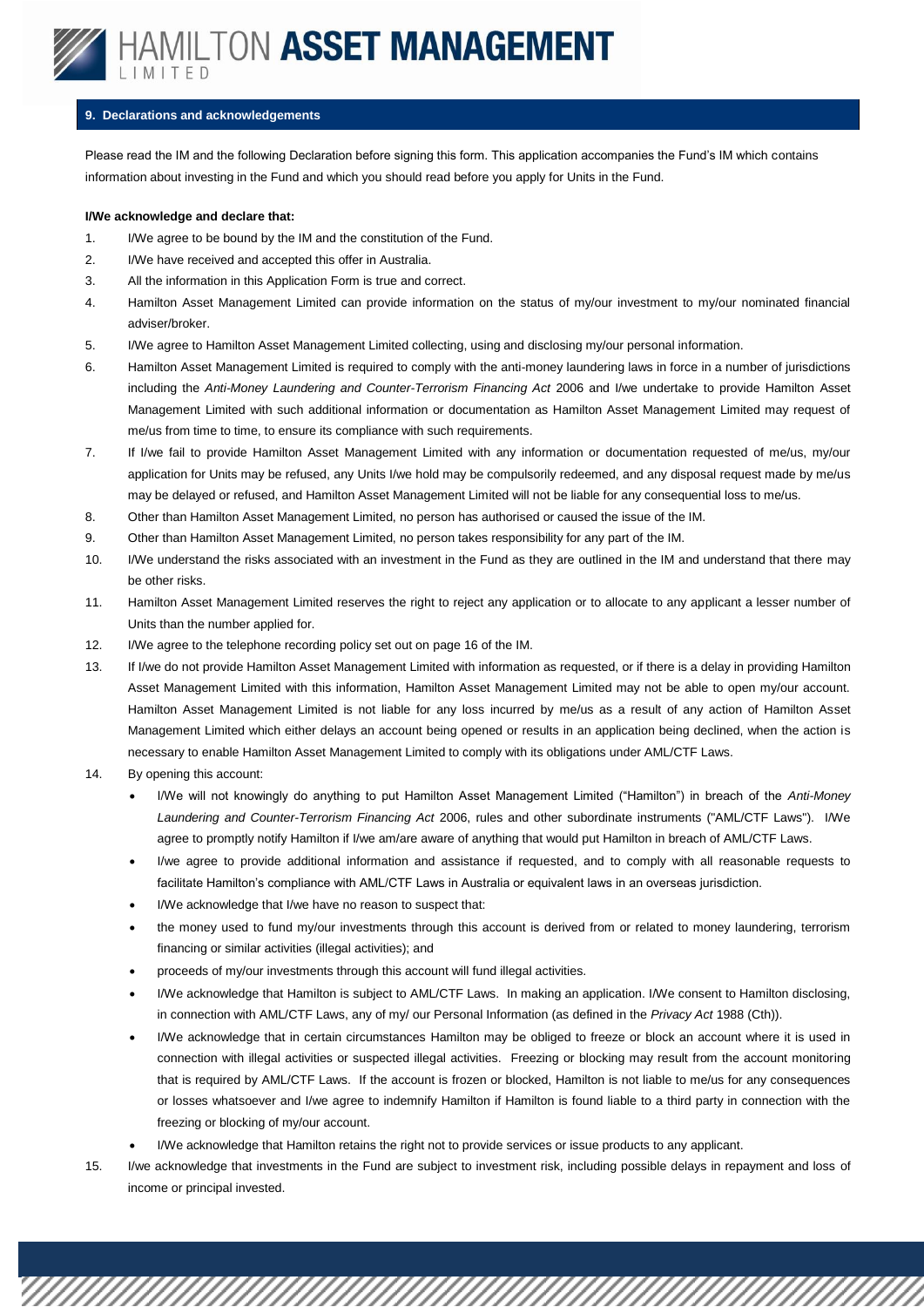- 16. I/We understand that the income distributed by the Fund (if any) and the value of Units in the Fund may rise and fall from time to time.
- 17. I/we acknowledge that neither Hamilton Asset Management Limited nor any other related party guarantees the performance of the Fund or its underlying investments, the repayment of capital from the Fund or any particular rate of return.
- 18. I/we represent and warrant that I/am we/are wholesale clients as the Corporations Act defines under section 761G and/or 761GA and will comply with any request by Hamilton Asset Management Limited to enable Hamilton Asset Management Limited to satisfy itself that this is the case.
- 19. I/we understand the Fund is currently an unregistered managed investment scheme. I/we agree to any future registration of the Fund with ASIC without the need for an investor meeting.
- 20. I/we confirm that all details disclosed in the Tax Certification are true and correct and further, I/we represent and warrant that, if I/we am/are a tax resident of a country, other than or in addition to, Australia and/or a US citizen, I have fully and accurately completed the FATCA/CRS Self-Certification Form accompanying this Application Form or otherwise available for download from: [insert hyperlink].
- 21. I/we agree to inform Hamilton as soon as any information in this form is no longer true and correct.
- 22. I/we acknowledge and agree that Hamilton may be required by law to pass on the information in the Tax Certification to relevant taxation authorities, including the Australian Taxation Office.

| 10. Applicants signatures               |                                       |                        |
|-----------------------------------------|---------------------------------------|------------------------|
| Applicant 1/Director 1                  | Applicant 2/Director 2                | Applicant 3/Director 3 |
| Name                                    | Name                                  | Name                   |
|                                         |                                       |                        |
| If a company, your corporate title      | If a company, your corporate title    |                        |
| $\Box$ Director                         | Director<br>$\Box$                    |                        |
| $\Box$ Sole director                    | Secretary<br>$\Box$                   |                        |
| $\Box$ Sole director and sole secretary | Other, please specify below<br>$\Box$ |                        |
| $\Box$ Other, please specify below      |                                       |                        |
|                                         |                                       |                        |
| Signature                               | Signature                             | Signature              |
|                                         |                                       |                        |
|                                         |                                       |                        |
|                                         |                                       |                        |
| Date                                    | Date                                  | Date                   |